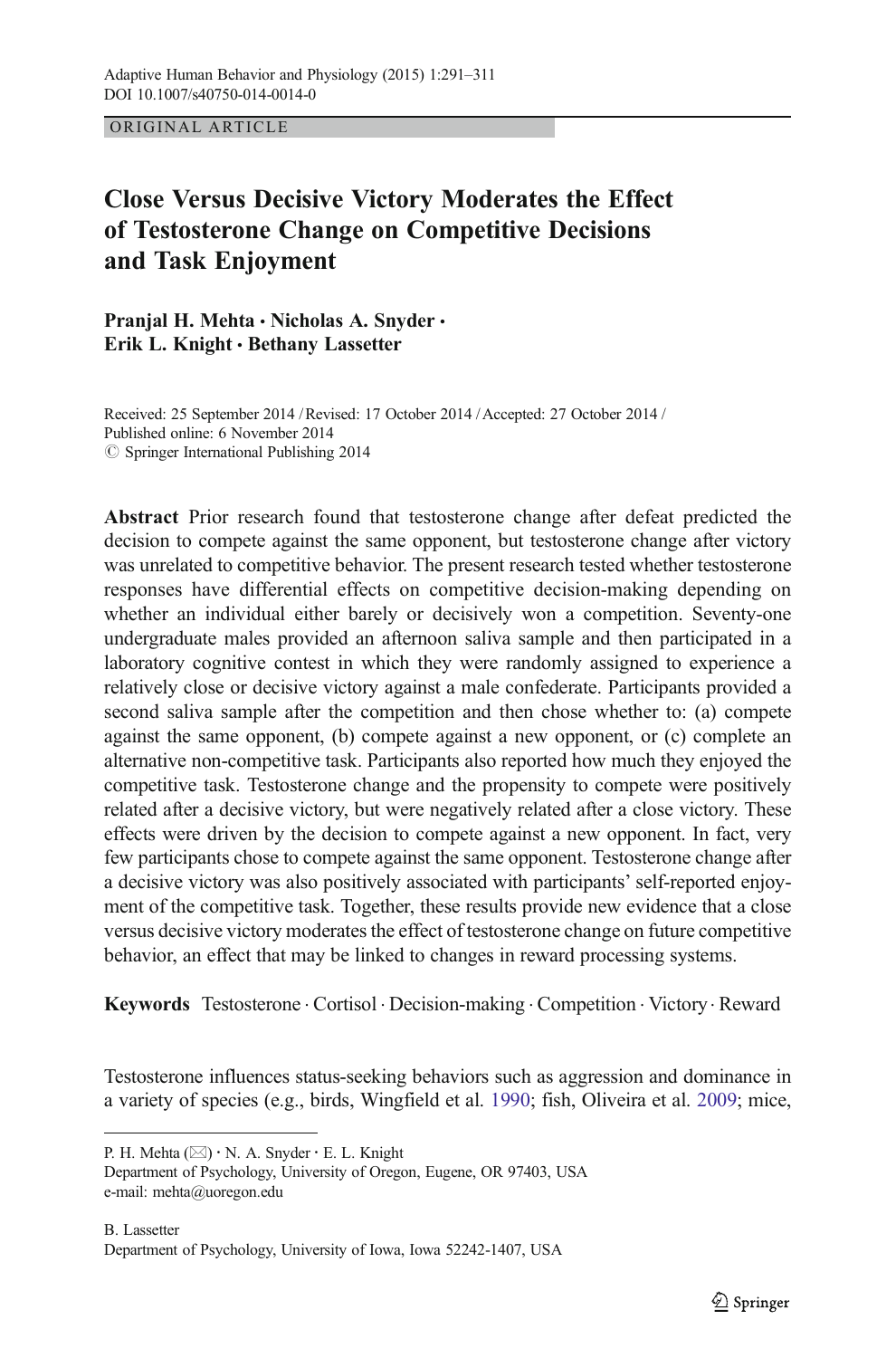Trainor et al. [2004](#page-20-0)), but the precise role of testosterone in human social behavior remains unclear. For example, meta-analyses reveal only a weak positive association between baseline testosterone and human aggression  $(r=.08,$  Archer et al. [2005](#page-17-0)), and baseline testosterone is positively related to dominant behaviors in some human studies but not others (Archer [2006](#page-17-0); Carré et al. [2011\)](#page-18-0). Baseline testosterone is moderately stable when measured at the same time of day and is thought to tap into a person's chronic concern for status similar to a personality trait (Sellers et al. [2007\)](#page-19-0). But testosterone concentrations also fluctuate in status-relevant social interactions, and these dynamic changes in testosterone may play a role in modulating social behaviors above and beyond baseline testosterone concentrations (Archer [2006;](#page-17-0) Carré et al. [2011;](#page-18-0) Mazur [1985;](#page-18-0) Mazur and Booth [1998](#page-19-0)).

Mazur's ([1985](#page-18-0)) biosocial model of status (BMS) has been the primary theory that has guided research on the dynamic relationship between testosterone and status in humans (see also the *challenge hypothesis* for a similar theory based on research in birds, Wingfield et al. [1990\)](#page-20-0). The BMS posits a reciprocal relationship between testosterone and status. According to the model, (i) testosterone should rise after victory and drop after defeat in status contests, and (ii) these changes in testosterone should in turn influence subsequent status-seeking behaviors. Specifically, the model predicts that a testosterone increase after victory should stimulate further attempts at gaining or maintaining high status, whereas a testosterone decrease after defeat should lead individuals to flee from further competition in order to avoid greater loss of status.

Many studies have tested the first prediction of the BMS that winners should increase in testosterone relative to losers (Archer [2006](#page-17-0); Oliveira and Oliveira [2014\)](#page-19-0). Although some studies have indeed shown this effect, other studies found nonsignificant differences, and still others showed the complete opposite pattern (Oliveira et al. [2013](#page-19-0); Oliveira and Oliveira [2014](#page-19-0); Zilioli et al. [2014\)](#page-20-0). The large variation in testosterone response profiles across individuals and studies may be driven by psychological factors, but the precise psychological mechanisms remain unclear (see recent review, Oliveira and Oliveira [2014\)](#page-19-0). Together, the evidence suggests that there is substantial variability in testosterone responses that cannot be explained by competition outcome alone.

Far fewer studies in humans have tested the second prediction of the BMS that post-competition testosterone should influence subsequent status-seeking behaviors (for a relevant review, see Carré et al. [2011\)](#page-18-0). Mehta and Josephs ([2006](#page-19-0)) conducted the first empirical study in humans that examined the relationship between testosterone change from before to after competition and subsequent social behavior. In this study, sixty-four undergraduate males were invited to the lab in dyads. The two men competed on a Number Tracking Task (NTT) that was ostensibly an intelligence measure of "spatial processing speed". In reality, participants were randomly assigned to win or lose by giving the chosen winner an easier version of the task than the chosen loser. Participants provided pre- and post-competition saliva samples to measure testosterone changes. After providing the post-competition saliva sample, participants were asked to choose the next experimental task. They could choose to (a) compete against the same participant on a new version of the NTT, or (b) complete a non-competitive task that would take about as long as the NTT (a questionnaire on food, music, and entertainment preferences). The results showed variation in testosterone change that was not explained by competition outcome. Consistent with the BMS's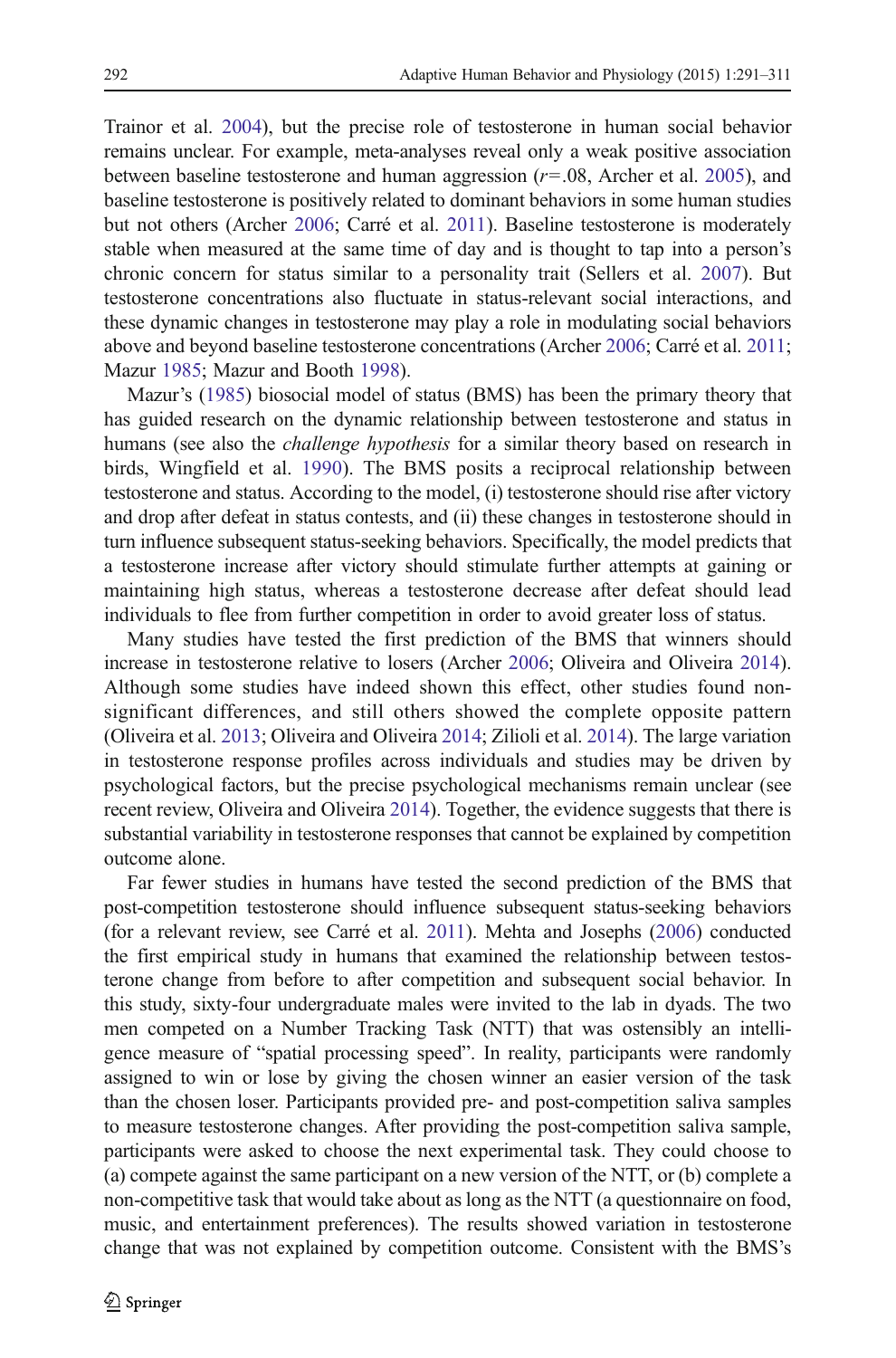prediction that testosterone responses should encourage subsequent attempts at gaining status, losers who increased in testosterone were more likely to choose to compete against the same opponent than losers who decreased in testosterone. However, there was a null association between testosterone change and decisions to compete in winners (see also Carré et al. [2009](#page-17-0) for a similar pattern of results on a measure of aggressive behavior). The present research was designed to build upon the Mehta and Josephs [\(2006](#page-19-0)) study in order to clarify the relationship between post-victory testosterone changes and subsequent competitive decisions.

We propose two possible explanations for these prior null results in winners. First, Mehta and Josephs ([2006](#page-19-0)) offered participants the choice to compete against the same opponent. The BMS proposes that testosterone increases after victory should encourage future attempts at gaining or protecting high status, but competing against the same opponent (the loser) does not offer the winner an opportunity to rise further in the hierarchy because the winner has already gained status over the other opponent. Instead, increases in testosterone after winning may guide future decisions to compete against a new opponent. To test this possibility, the present study used the same two options that participants in Mehta and Josephs [\(2006\)](#page-19-0) were offered (compete against the same opponent, complete a non-competitive task) but added a third option in which participants could choose to compete against a new opponent on the NTT.

Second, Mehta and Josephs ([2006](#page-19-0)) used real dyads to study testosterone responses and behavior, but this research design creates heterogeneity across participants in the victory experience. The association between post-victory testosterone change and competitive decisions may depend on status-relevant contextual factors, such as whether the victory is close or decisive. Decisive victories model stable status hierarchies in which the winner clearly dominates the loser, whereas close victories model unstable hierarchies in which the winner's higher status position is uncertain. Testosterone increases may stimulate the desire to compete against a new opponent only after a decisive victory as a strategy to rise further in the status hierarchy. This prediction is generally consistent with the BMS, which implies that a potent boost in status (i.e., a decisive victory experience) coupled with a testosterone increase should encourage future status-seeking behaviors. The prediction is also consistent with evidence in non-human animals demonstrating that robust, decisive victory experiences interact with post-victory testosterone increases to influence subsequent aggressive behavior (Gleason et al. [2009](#page-18-0); Fuxjager et al. [2011](#page-18-0); Oliveira [2009;](#page-19-0) Oliveira et al. [2009;](#page-19-0) Trainor et al. [2004](#page-20-0)). To test the moderating role of victory context on the association between testosterone change and competitive decisionmaking, the present study randomly assigned undergraduate men to experience a close or decisive victory against a trained actor (a male confederate posing as another student), measured testosterone changes from before to after the competition, and then asked participants to choose whether they wanted to compete against the same opponent, compete against a new opponent, or complete a non-competitive task. We hypothesized that testosterone change would be positively related to competitive behavior, but only after a decisive victory.

The present study also explored novel psychological mechanisms for post-victory testosterone changes. As reviewed above there is substantial variability in testosterone responses to competition, but the psychological mechanisms remain unclear. Non-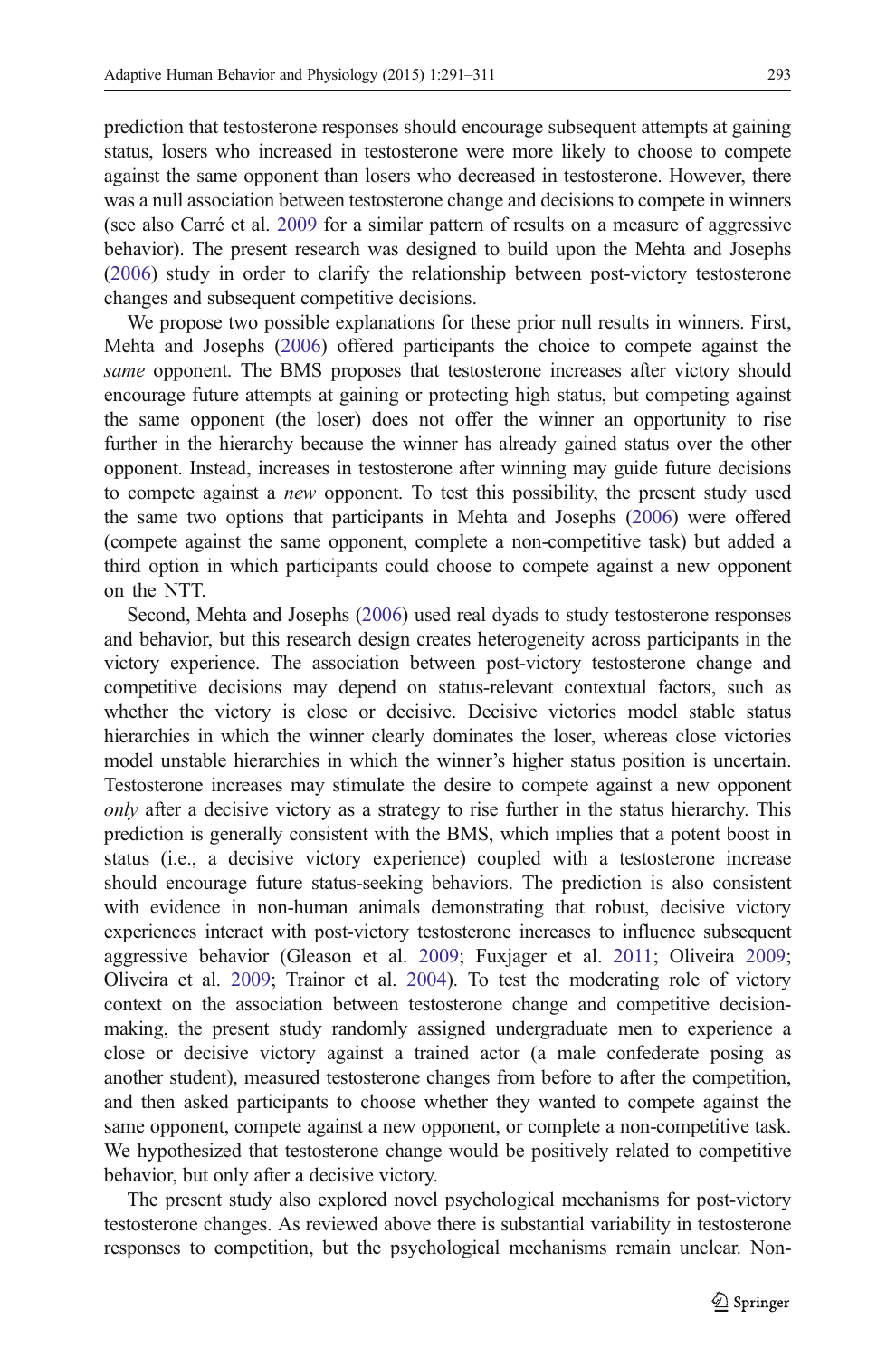human animal studies indicate that the effect of testosterone release after winning on future aggressive behavior is driven by increased androgen receptor expression in neural regions implicated in reward processing (e.g., ventral striatum/nucleus accumbens, Fuxjager et al. [2010\)](#page-18-0). Thus, we tested whether post-victory testosterone change would be related to one particular psychological measure implicated in reward: subjective enjoyment of the competitive task, a potential psychological correlate of neural reward activity (e.g., Cikara et al. [2011\)](#page-18-0). We also tested associations between testosterone change and two other psychological factors—perceived likelihood of winning a second competition and affect, but we did not formulate specific hypotheses for these additional measures either because of prior null effects (affect, Mehta and Josephs [2006\)](#page-19-0) or because of a lack of theory or research (perceived likelihood of winning a second competition). Finally, the present research also measured changes in cortisol a hormone released by the adrenal glands as part of the hypothalamic-pituitaryadrenal axis response to physical and psychological stress (Dickerson and Kemeny [2004\)](#page-18-0)—to confirm that hormonal effects on competitive behavior were specific to the gonadal axis, in line with prior research on hormone changes in competition (Mehta and Josephs [2006\)](#page-19-0).

#### Methods

#### Participants

Seventy-one male undergraduate students from the University of Oregon enrolled in introductory psychology courses participated in the study in exchange for course credit. All procedures were approved by the University of Oregon Institutional Review Board. The main analyses included 62 participants (details discussed below). The average age of participants used in the analyses was  $19.74$  years  $(SD=1.63)$ . The self-reported ethnicity of participants was 73.4 % European-American, 10.9 % Asian or Pacific Islander, 7.8 % Hispanic/Latino, and 7.8 % other.

## Procedure

Experimental sessions were conducted between 11:00 AM and 5:00 PM to control for diurnal rhythms in hormone concentrations (Touitou and Haus [2000\)](#page-20-0). Participants were asked to refrain from eating, drinking, smoking, and brushing their teeth at least 1 h prior to arriving at their scheduled lab session. Participants provided informed consent prior to participation. Before arriving for the study, participants completed online personality questionnaires, including the Big Five Inventory (John and Srivastava [1999\)](#page-18-0) and the Personality Research Form - Dominance Scale (Jackson [1967](#page-18-0)). Upon arrival for the experiment, participants were brought into an individual testing room and completed questionnaires relevant to demographics and hormone measurement (Schultheiss and Stanton [2009\)](#page-19-0), the State–Trait Anxiety Inventory (Spielberger [1983\)](#page-19-0), and the Positive and Negative Affect Schedule (Watson, Clark, and Tellegen [1988\)](#page-20-0). Participants then provided a 2 mL saliva sample, which was immediately stored in a freezer to preserve its contents for analysis through immunoassay procedures (Schultheiss and Stanton [2009](#page-19-0)).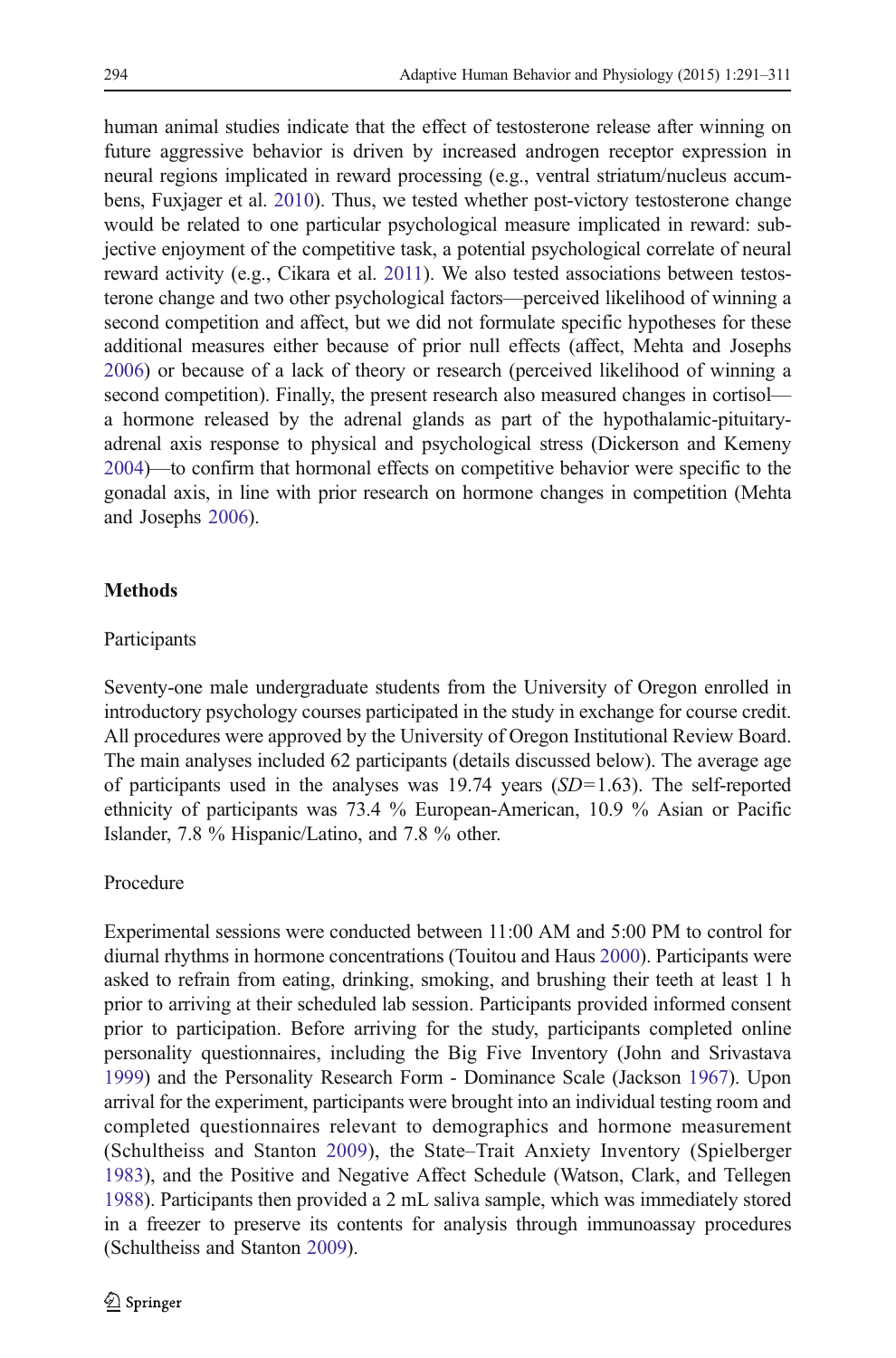Competitive Task The participant and a male confederate acting in the role of a second participant were brought into a larger room and sat at desks facing opposite directions. A timer was placed on each desk. Participants were then asked to read through instructions for the competitive task, the Number Tracking Task (NTT: Schultheiss and Rohde [2002](#page-19-0); Mehta and Josephs [2006\)](#page-19-0). In order to increase the status implications of the task, participants were told that the NTT is a measure of spatial intelligence and that the winner would be entered into a random drawing for a \$50 gift certificate to the University of Oregon Duck Store. This task has been used successfully in past studies on testosterone and competition; participants seem to care about their performance on this task, and participants show robust emotional responses to victory and defeat in the NTT (Mehta and Josephs [2006](#page-19-0)) similar to patterns observed in other laboratory-based cognitive contests (Gladue, Boechler, and McCaul [1989](#page-18-0); Schultheiss et al. [2005](#page-19-0)).

The NTT consists of a series of puzzles containing a grid of numbers. The goal is to trace through the numbers in sequential order until a highlighted number is reached. The participant and the confederate competed on the same puzzles at the same time. Whoever completed each round in the least amount of time was declared the winner for that round. The participant and confederate competed on six rounds of the task. In each round of the competition, the experimenter placed a puzzle face down on the participant's and the confederate's desks. Participants were instructed to start the timers, begin the puzzle, and say "done" and stop their timers once they had completed the puzzle. The experimenter then announced the winner of the round, recorded completion times, collected the completed puzzle, and placed the next puzzle on the desk. This process was repeated until all six rounds were complete.

The confederate was trained to either barely or decisively lose in each round of the competition. The participant and the confederate competed on each puzzle simultaneously. In the close victory condition, the confederate was trained to lose all six rounds by announcing "done" 1 to 3 s after the real participant had announced "done". In the decisive victory condition, the confederate was trained to lose all six rounds by announcing "done" 6 to 10 s after the real participant had announced "done." Because the participant and the confederate competed at the same time on the puzzles, it was necessary for the confederate to lose in each round of competition (the actual participant won in each round). It was not possible for the confederate to win by a fixed margin, as this would have required knowing how long the participant would take to complete the puzzle in order to announce "done" a pre-determined amount of time before the participant finished. We chose this manipulation strategy after piloting the task. Our pilot sessions suggested that having participants compete on the task at the same time increased the competitive nature of the task and that a larger than 6–10 s distance in performance on the task increased suspicion associated with the experimental manipulation. Although results suggest that our experimental manipulation was effective in creating perceptions of a relatively close versus decisive competition, in the [Discussion](#page-13-0) section we address the need for future studies that use stronger experimental manipulations of close versus decisive competition.

Post-Competition Phase After the competition was complete, participants returned to their individual rooms, where they answered the State–Trait Anxiety Inventory and the Positive and Negative Affect Schedule questionnaires again to determine affective changes in response to the competition. All participants also completed an attribution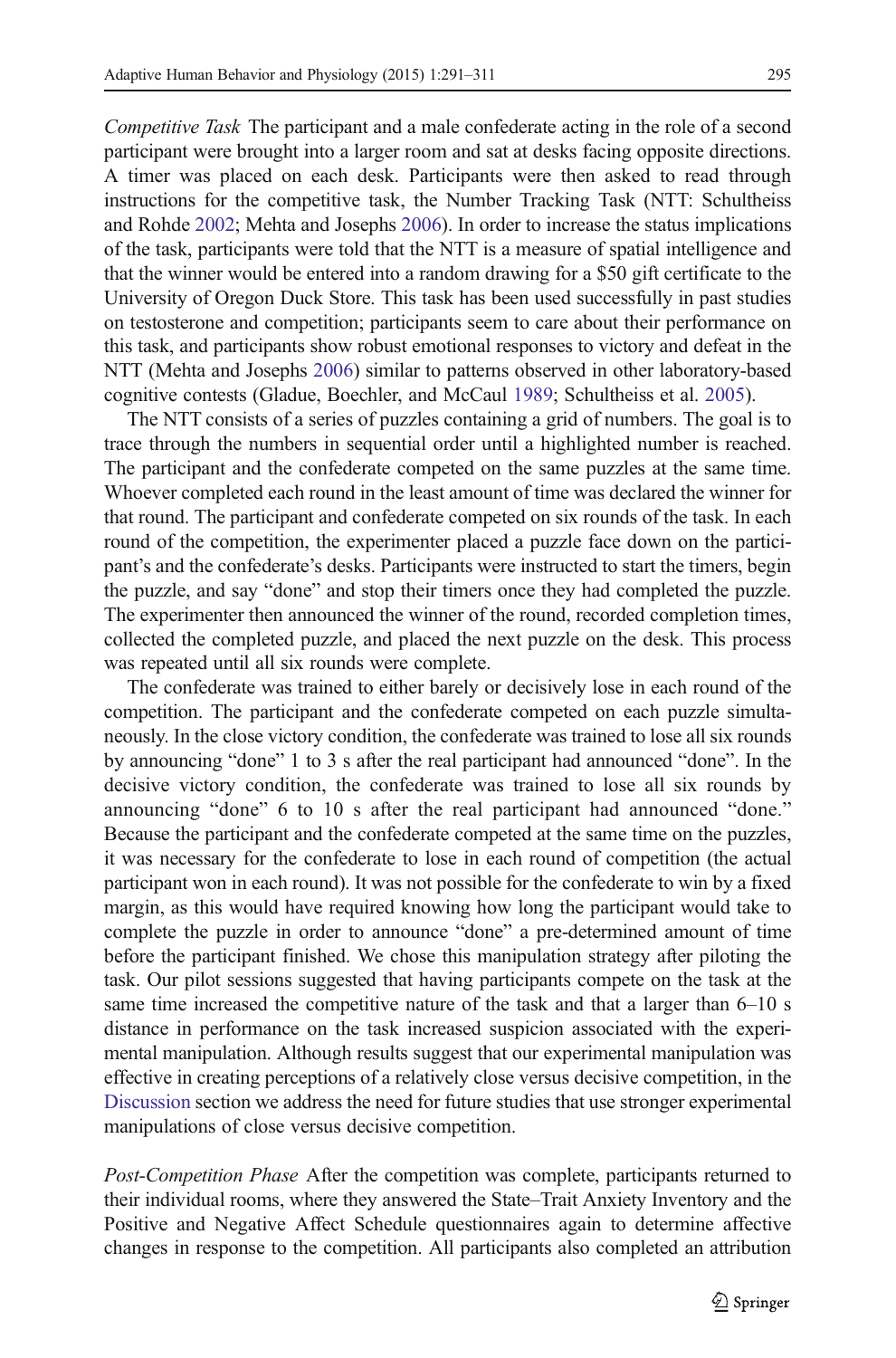questionnaire and a filler task (a word search) (Mehta and Josephs [2006](#page-19-0)). Fifteen minutes after the end of the competition, a second saliva sample was taken (Mehta and Josephs [2006](#page-19-0)). This 15-minute delay was chosen because prior research suggests that it takes a few minutes for hormone concentrations in blood to reach saliva (Riad-Fahmy et al. [1987](#page-19-0)) and because previous research has found that competition outcome influences salivary testosterone changes 15 min after competition, but not immediately after or 30 min after competition (Schultheiss et al. [2005](#page-19-0)).

Following the second saliva sample, participants completed a choice questionnaire in which they were asked to choose the next experimental task. This questionnaire was modeled closely off of Mehta and Josephs ([2006](#page-19-0)) but was modified to include a third option. Participants chose whether to (a) compete against the same person on six new puzzles of the NTT, (b) compete against a new person on six new puzzles of the NTT, or (c) complete a questionnaire on food, music, and movie preferences that would take about as long to complete as the NTT. After making their choice, participants estimated on a one to seven scale their likelihood of winning if they were to compete on the NTT again (1 = Very Unlikely,  $7 =$  Very Likely). The questionnaire indicated that participants should answer the item even if they had not chosen to compete again. Participants also assessed how much they enjoyed the NTT on a one to seven scale  $(1 = Distiked$  it a lot, 7 = Liked it a lot). Participants then filled out open-ended questions designed to assess suspicion associated with the experimental manipulation, after which they were debriefed and dismissed from the experiment.

Approximately half way through data collection we decided to add additional questions about mood states during the competition that are more directly linked to close versus decisive competitions. Participants were asked how fun, competitive, fast, boring, frustrating, stressful, and interesting they perceived the NTT competition to be on 5-point scales. These were included at the very end of the experiment after the suspicion check items to keep the timing and order of all prior measures the same.

#### Hormone Assays

Hormone assays were conducted in house at our Social Psychoneuroendocrinology Laboratory within the Sacred Heart Medical Center at the University of Oregon. Seventy-one participants provided saliva samples via passive drool. One participant provided viscous samples, and another participant's samples were contaminated with blood. These two participants were removed from all analyses. Once collected, samples were stored at −80 °C. After data collection was complete for all participants, the saliva samples were thawed to room temperature, vortexed, centrifuged (10 min @) 3500 rpm), and aliquoted into individual polypropylene containers. Samples were then refrozen at −80 °C. Individual aliquots were thawed, vortexed, and centrifuged a second time prior to assaying. This processing protocol (e.g., aliquots that undergo the same number of freeze-thaw cycles prior to assaying) ensures consistent treatment of all samples and is in line with published recommendations (Granger et al. [2004\)](#page-18-0).

Cortisol All saliva samples were analyzed for salivary cortisol using commercially available enzyme immunoassays kits (RE52611, IBL International, Hamburg, Germany). All samples were assayed in duplicate. Intra-assay coefficients of variation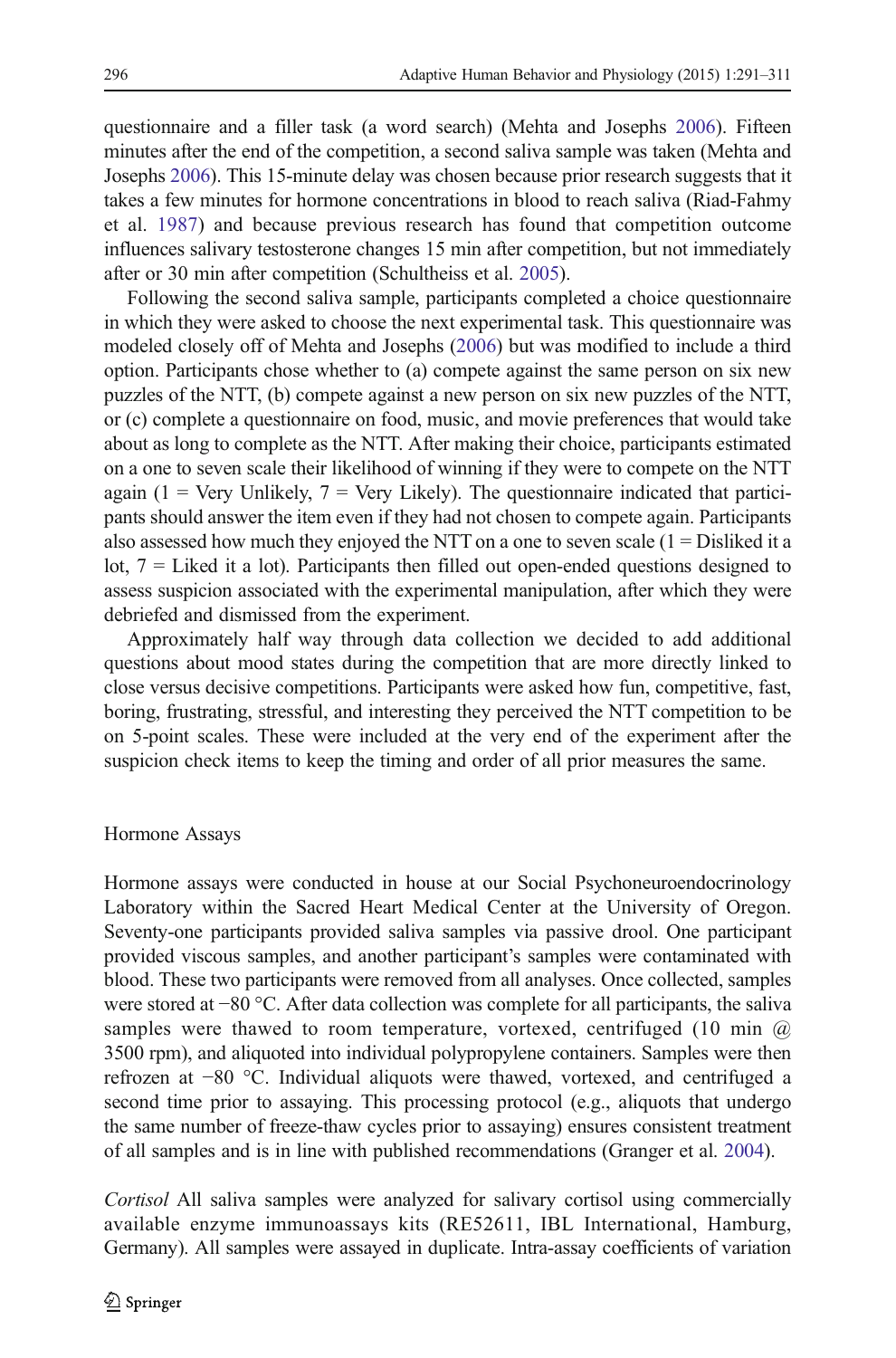(CVs) averaged 10.54 %. The inter-assay CV averaged across low and high controls was 14.50 %. Six participants had samples with elevated intra-assay CVs  $(>30\%)$ , likely due to inconsistent pipetting technique. These participants were removed from all data analyses involving cortisol, resulting in 63 participants with complete cortisol data. Baseline cortisol means  $(M=0.453 \mu g/dL, SD=0.364 \mu g/dL)$  were similar to those reported in past research (e.g., Mehta and Josephs [2006\)](#page-19-0).

Testosterone Saliva samples were assayed for salivary testosterone using commercially available enzyme immunoassays kits (RE52631, IBL International). All samples were assayed in duplicate. Intra-assay CVs averaged 8.46 %, and the inter-assay CV averaged across low and high controls was 14.89 %. Data from four participants resulted in testosterone concentrations higher than the highest standard for the standard curve for the assay. Additionally, one participant was removed from analyses because hormone data were assayed for only one of the two saliva samples that the participant provided due to a clerical error. These five participants were not included in any data analyses involving IBL testosterone data, resulting in 64 participants with complete IBL testosterone data (IBL Testosterone: M=262.83 pg/mL, SD=166.18 pg/mL).

Because a few samples resulted in out of range values in the IBL testosterone assays, we decided to re-test all samples for which there was sufficient volume with Salimetrics testosterone kits to confirm the robustness of the effects in the present study, and to determine whether the effects generalize across assay manufacturers. Twelve participants had insufficient sample volume for these assays, which resulted in 57 total participants with complete Salimetrics testosterone data. Intra-assay CVs for Salimetrics testosterone averaged 5.60 %, while the inter-assay CV averaged across low and high controls was 9.02 %. (Salimetrics T:  $M=118.93$  pg/mL,  $SD=33.24$  pg/mL). There were modest correlations between IBL and Salimetrics testosterone concentration scores (time 1:  $r=32$ ; time 2:  $r=.42$ ; time two minus time one:  $r=.51$ , p's<.05). These results for IBL and Salimetrics testosterone are generally consistent with results reported in quality control reports (quality control reports from IBL can be requested here: [http://www.ibl-international.com/en\\_us/qas-for-salivary-steroids](http://www.ibl-international.com/en_us/qas-for-salivary-steroids)). The primary results in the present study were robust across both IBL and Salimetrics testosterone concentration data as reported in the results section.

#### Suspicion Check

Four participants were highly suspicious of the experimental manipulation and were removed, resulting in 62 participants included in the main analyses.

#### **Results**

#### Initial Analyses

We first conducted analyses to verify that there were no differences in pre-competition psychological or hormone concentrations as a function of our victory type manipulation. As expected, independent samples t-tests revealed that there were non-significant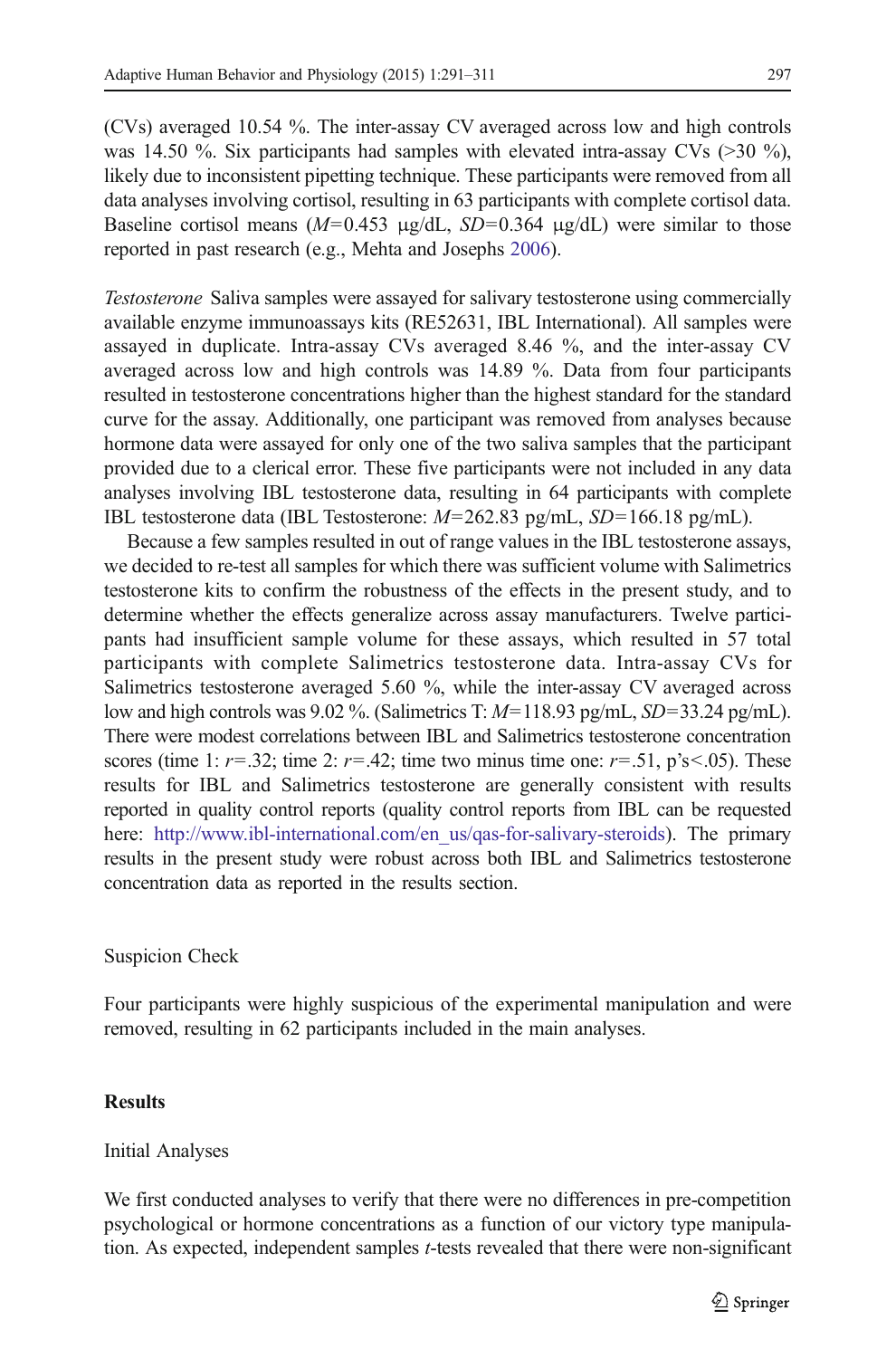differences in pre-competition testosterone (t(60) =  $-0.01$ , p=.996), pre-competition cortisol (t(59) = −1.15, p=.26), pre-competition positive affect (t(60) = −.23, p=.82), and pre-competition negative affect (t(60) =  $-.15$ , p=.88) between the close and decisive victory conditions (see Table 1 for means and standard deviations).tgroup

Effects of Close Versus Decisive Victory on Psychological and Neuroendocrine Changes

We next conducted repeated measures ANOVAs to test the extent to which the victory experience induced changes in positive affect, negative affect, cortisol change, or testosterone change from before to after the competition. In each of these analyses we entered pre-competition (time 1) and post-competition (time 2) scores as a repeated measures factor and the close versus decisive victory manipulation as a betweensubjects factor. These analyses revealed main effects of time for positive affect  $(F(1,59) = 23.70, p<0.001)$  and negative affect  $(F(1,59) = 12.15, p=0.001)$  but nonsignificant Time x Victory Type (close versus decisive) interactions  $(p's > 0.10)$  (see Table 1 for means and standard deviations). These results indicate that participants increased in positive affect and decreased in negative affect after experiencing victory regardless of whether the victory was close or decisive. There were non-significant Time and Time x Victory Type interactions for testosterone and cortisol  $(p's$  $>$ .10) (see Table 1). These findings are consistent with prior research on NTT competitions and other cognitive competitions, which also found that victory in the task led to increased positive affect but had no influence on mean testosterone or cortisol changes (Mehta and Josephs [2006;](#page-19-0) Schultheiss et al. [2005\)](#page-19-0). Another study of cognitive competition in

|                                                                   | Full sample<br>$(n=62)$ |           | Close victory<br>$(n=30)$ |           | Decisive<br>victory $(n=32)$ |           |
|-------------------------------------------------------------------|-------------------------|-----------|---------------------------|-----------|------------------------------|-----------|
|                                                                   | М                       | <b>SD</b> | M                         | <b>SD</b> | М                            | <b>SD</b> |
| IBL Pre-competition Testosterone (pg/mL)                          | 265.1                   | 163.4     | 262.9                     | 162.3     | 267.3                        | 167.0     |
| IBL Post-competition Testosterone (pg/mL)                         | 261.1                   | 164.2     | 279.8                     | 169.2     | 243.6                        | 160.1     |
| Pre-competition cortisol $(\mu g/dL)^a$                           | .45                     | .33       | .48                       | .31       | .42                          | .34       |
| Post-competition cortisol $(\mu \varrho/dL)$                      | .42                     | .23       | .43                       | .23       | .41                          | .24       |
| Pre-competition positive affect <sup>b</sup>                      | 2.80                    | .72       | 2.82                      | .83       | 2.79                         | .61       |
| Post-Competition Positive affect                                  | 3.17                    | .83       | 3.22                      | .96       | 3.13                         | .70       |
| Pre-competition negative affect <sup>c</sup>                      | 1.50                    | .52       | 1.51                      | .54       | 1.49                         | .52       |
| Post-competition negative affect                                  | 1.36                    | .44       | 1.40                      | .46       | 1.32                         | .43       |
| Enjoyment of number tracking task <sup>d</sup>                    | 5.44                    | .87       | 5.59                      | .73       | 5.31                         | .97       |
| Perceived likelihood of winning a second competition <sup>e</sup> | 5.15                    | .98       | 5.17                      | .85       | 5.13                         | 1.10      |

Table 1 Descriptive statistics for hormone and psychological measures

<sup>a</sup> Full sample size for cortisol measures was  $n=61$ . Means and standard deviations reported here were calculated from the untransformed pre-competition cortisol distribution. <sup>b</sup> Positive Affect subscale of PANAS (Watson, Clark, and Tellegen [1988](#page-20-0)); scores can range from one to five. <sup>c</sup> Negative Affect subscale of PANAS (Watson, Clark, and Tellegen [1988\)](#page-20-0); scores can range from one to five. <sup>d</sup> Rated on a 7-point scale  $(1 =$  Disliked a lot,  $7 =$  Liked it a lot) (n=61 for this measure). <sup>e</sup> Rated on a 7-point scale  $(1 =$  Very Unlikely,  $7 = \text{Very Likely}$  ( $n=61$  for this measure)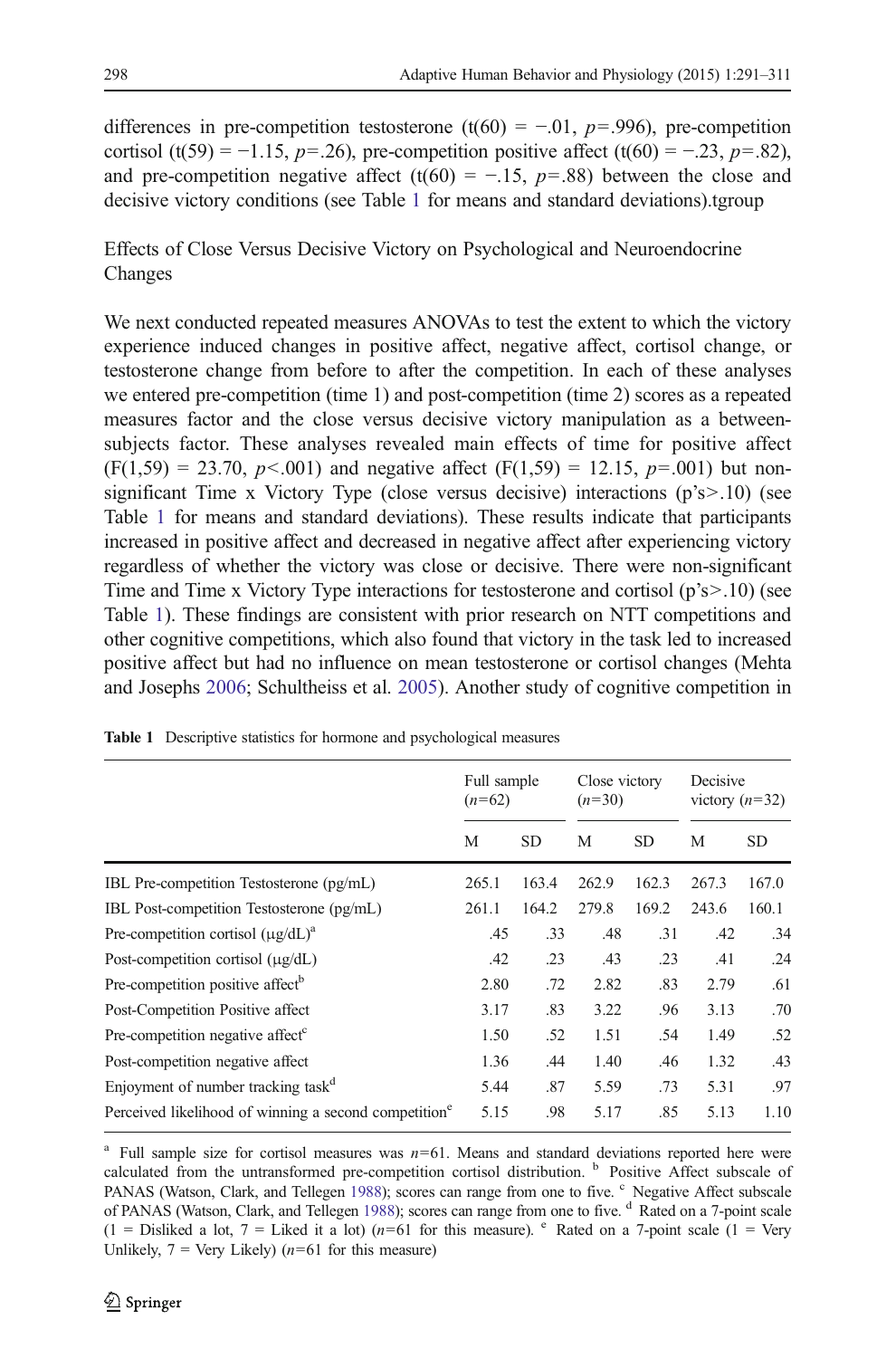males also revealed non-significant differences between a close versus decisive victory in mean testosterone or cortisol change (Gladue et al. [1989](#page-18-0)).

We next tested whether the experimental manipulation influenced self-reports of how fun, competitive, fast, boring, frustrating, stressful, and interesting participants perceived the Number Tracking Task competition to be. As reported in the methods section, we added these additional questions approximately half way through study execution and thus the sample size for these analyses was reduced to 31 participants. A multivariate ANOVA analysis revealed a statistically significant multivariate effect of the experimental manipulation on these dependent measures (F(7, 23) = 2.60,  $p=0.04$ ). Follow-up univariate tests revealed that participants in the close victory condition perceived the competition to be more competitive  $(M=4.50, SE=.22)$  and fast  $(M=4.29, SE=.17)$  than participants in the decisive victory condition (competitive:  $M=3.88$ ,  $SE=.20$ ; fast:  $M=3.82$ ,  $SE=.15$ ) (competitive:  $F(1,29) = 4.41$ ,  $p=.045$ ; fast:  $F(1,29) = 4.20$ ,  $p=.05$ ). These results suggest that our experimental manipulation was effective in influencing perceptions consistent with a close versus decisive competition. Participants in the close victory condition also reported that the task was marginally more fun  $(M=4.07, SE=.18)$  than participants in the decisive victory condition ( $M=3.55$ ,  $SE=.16$ ) (F(1,29) = 3.13, p=.087). All other univariate effects were non-significant (p's>.18).

#### Competitive Decision-Making

Across the entire sample, 32 out of the 62 participants (51.6 %) chose to complete the entertainment questionnaire, 26 out of the 62 participants (41.9 %) chose to compete against a new opponent, but only 4 out of 62 participants (6.5 %) chose to compete against the same opponent. Given the small number of participants who chose to compete against the same opponent, analyses examining predictors of competitive decision-making were conducted in two ways. First, we combined participants who chose to compete against the same opponent with participants who to chose to compete against a new opponent in order to compare our results to prior research that gave participants a choice between the competitive and non-competitive task only (Mehta and Josephs [2006\)](#page-19-0). Next, we removed the four participants who chose to compete against the same opponent to confirm that effects were driven by the decision to compete against a new opponent compared to choosing the noncompetitive task. We did not conduct formal statistical analyses for participants who chose to compete against the same opponent because of the low frequency at which this option was chosen.

Testosterone Change We tested the hypothesis that testosterone change and victory type would interact to predict competitive decision-making. Specifically, we expected that testosterone change would positively relate to the propensity to compete only after a decisive victory. We conducted a binary logistic regression analysis in which we entered Victory Type  $(0 =$  decisive victory,  $1 =$  close victory) in Step 1, Testosterone Change (centered) in Step 2, and the Victory Type x Testosterone Change interaction in Step 3 as predictors of the decision to compete  $(0 =$  complete non-competitive task, 1 = compete again collapsed across decisions to compete against a new or the same opponent). This analysis revealed a main effect of Victory Type in Step 1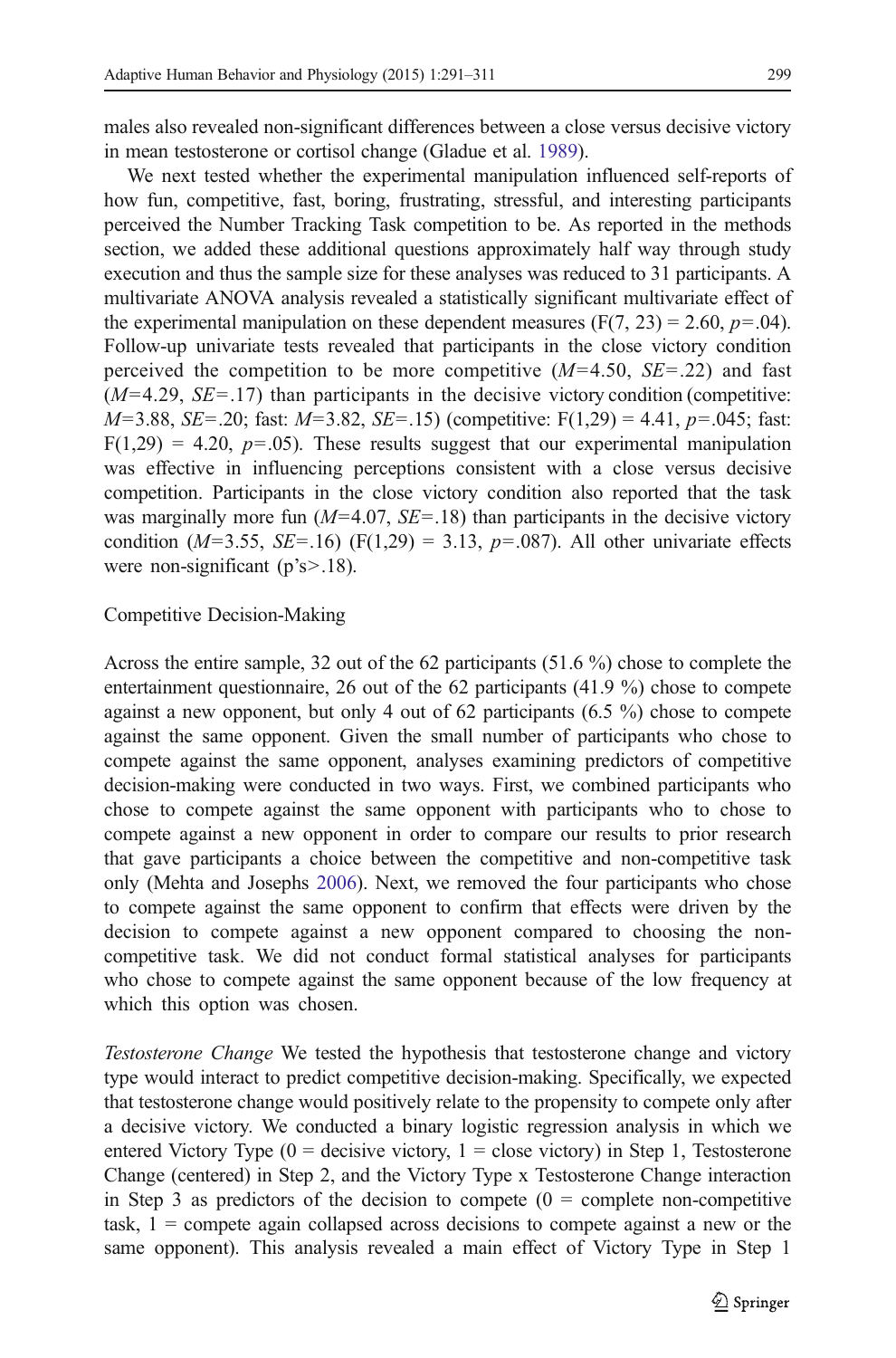<span id="page-9-0"></span> $(\chi^2(1) = 7.95, p = .005)$  and a non-significant main effect of Testosterone Change in Step 2 ( $\chi^2(1) = .85$ ,  $p = .36$ ). In support of the hypothesis that victory type moderates the association between testosterone change and competitive decision-making, there was a statistically significant Victory Type x Testosterone Change interaction in Step  $3 \left(\chi^2(1) = 3.95, p = .047\right).$ 

To interpret the Victory Type x Testosterone Change interaction we used the logistic regression intercept and slope estimates to plot the interaction ([http://www.](http://www.jeremydawson.co.uk/slopes.htm) [jeremydawson.co.uk/slopes.htm\)](http://www.jeremydawson.co.uk/slopes.htm) and conducted separate binary logistic analyses in the close and decisive victory conditions (see Fig. 1a) (Aiken and West [1991\)](#page-17-0). Consistent with our hypothesis, testosterone change was positively related to choosing



Fig. 1 a Victory Type x Testosterone Change interaction on the likelihood of choosing to compete again (versus choosing the alternative non-competitive task). Decisions to compete against the same opponent and decisions to compete against a new opponent were combined for this analysis. **b** Victory Type x Testosterone Change interaction on the likelihood of choosing to compete against a new opponent (versus choosing the alternative non-competitive task). The four participants who chose to compete against the same opponent were removed for this analysis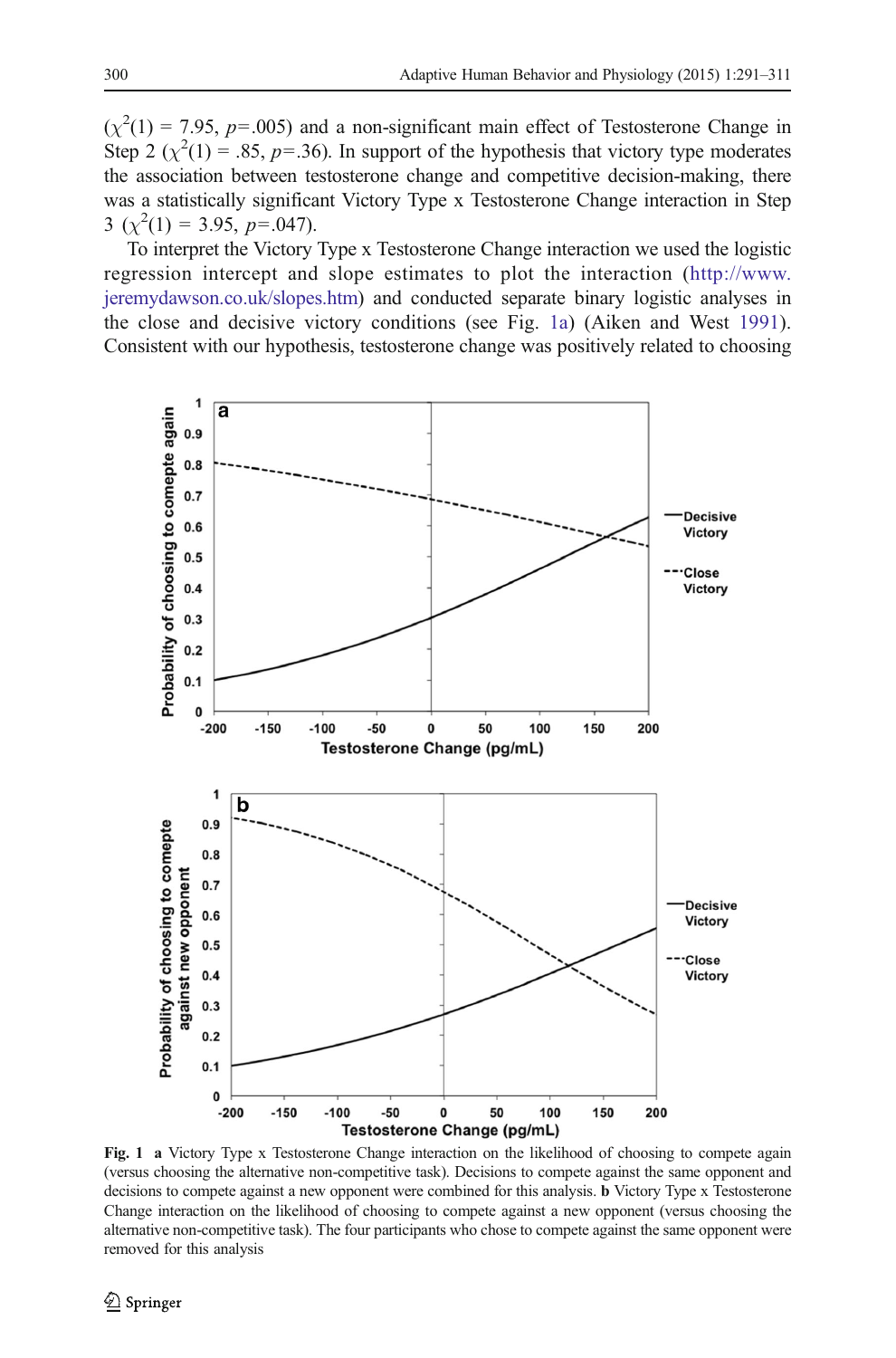to compete in the decisive victory condition ( $B = .92$ ,  $SE = .57$ ,  $e^{B} = 2.51$ ,  $\chi^2(1) = 3.98$ ,  $p=0.046$ ) (Fig. [1a,](#page-9-0) solid line) but not in the close victory condition (B=−.44, SE=.50,  $e^{B} = .65$ ,  $\chi^2(1) = .82$ ,  $p = .36$ ) (Fig. [1a](#page-9-0), striped line). We also calculated mean testosterone change as a function of victory type and competitive choice. Consistent with the positively-sloping solid line in Fig. [1a](#page-9-0), individuals in the decisive victory condition who chose to compete increased in testosterone  $(n=10,$  $M=46.85$ ,  $SE=46.56$ ), whereas individuals in the decisive victory condition who chose to complete the alternative non-competitive task decreased in testosterone  $(n=22,$  $M=-55.68$ ,  $SE=31.39$ ). Consistent with slightly negatively-sloping striped line in Fig. [1a](#page-9-0), individuals in the close victory condition who chose to compete again showed little change in testosterone ( $n=20$ ,  $M=3.88$ ,  $SE=25.72$ ), whereas individuals in the close victory condition who chose to complete the alternative non-competitive task showed a testosterone increase ( $n=10$ ,  $M=43.09$ ,  $SE=36.37$ ).

Next we removed the four participants who chose to compete against the same opponent from the analysis to confirm that the same interaction effect would remain. Consistent with the prior analysis, there was a Victory Type x Testosterone Change interaction in Step 3 ( $\chi^2(1) = 5.54$ ,  $p=0.019$ ) (Fig. [1b\)](#page-9-0). The pattern of the interaction shows a positive slope between testosterone change and the decision to compete against a new opponent in the decisive victory condition ( $B = .83$ ,  $SE = .64$ ,  $e^{B} = 2.28$ ) (Fig. [1b,](#page-9-0) solid line), but a *negative* slope between testosterone change and the decision to compete against a new opponent in the close victory condition  $(B=-1.18, SE=.77,$  $e^{B}=0.31$ ) (Fig. [1b,](#page-9-0) striped line). The statistically significant interaction term indicates that these slopes were statistically different from each other. We also calculated mean testosterone change as a function of victory type and competitive choice. Consistent with the positively-sloping solid line in Fig. [1b,](#page-9-0) individuals in the decisive victory condition who chose to compete against a new opponent increased in testosterone ( $n=8$ ,  $M=26.25$ ,  $SE=50.92$ ), whereas individuals in the decisive victory condition who chose to complete the alternative noncompetitive task decreased in testosterone  $(n=22, M=-55.68, SE=30.70)$ . Consistent with the negatively-sloping striped line in Fig. [1b](#page-9-0), individuals in the close victory condition who chose to compete against a new opponent decreased in testosterone ( $n=18$ ,  $M=-20.31$ ,  $SE=22.63$ ), whereas individuals in the close victory condition who chose to complete the alternative non-competitive task increased in testosterone ( $n=10$ ,  $M=43.09$ ,  $SE=30.37$ ).

The above analyses used post-competition minus pre-competition testosterone change scores, but there was a similar Victory Type x Testosterone Change interaction on the decision to compete against a new opponent compared to choosing the noncompetitive task when using percent change in testosterone ( $\chi^2(1) = 3.49$ ,  $p = .062$ ) and residualized testosterone change  $(\chi^2(1) = 6.45, p = .011)$  (residualized testosterone change scores were calculated by saving the unstandardized residuals from a regression analysis with pre-competition testosterone as a predictor and postcompetition testosterone as the dependent variable, see Mehta and Josephs [2006;](#page-19-0) Schultheiss et al. [2005](#page-19-0)).

Pre-Competition Testosterone, Pre-Competition Cortisol, and Cortisol Change Next we conducted binary logistic regression analyses to test whether pre-competition testosterone or pre-competition cortisol (log-transformed) were related to competitive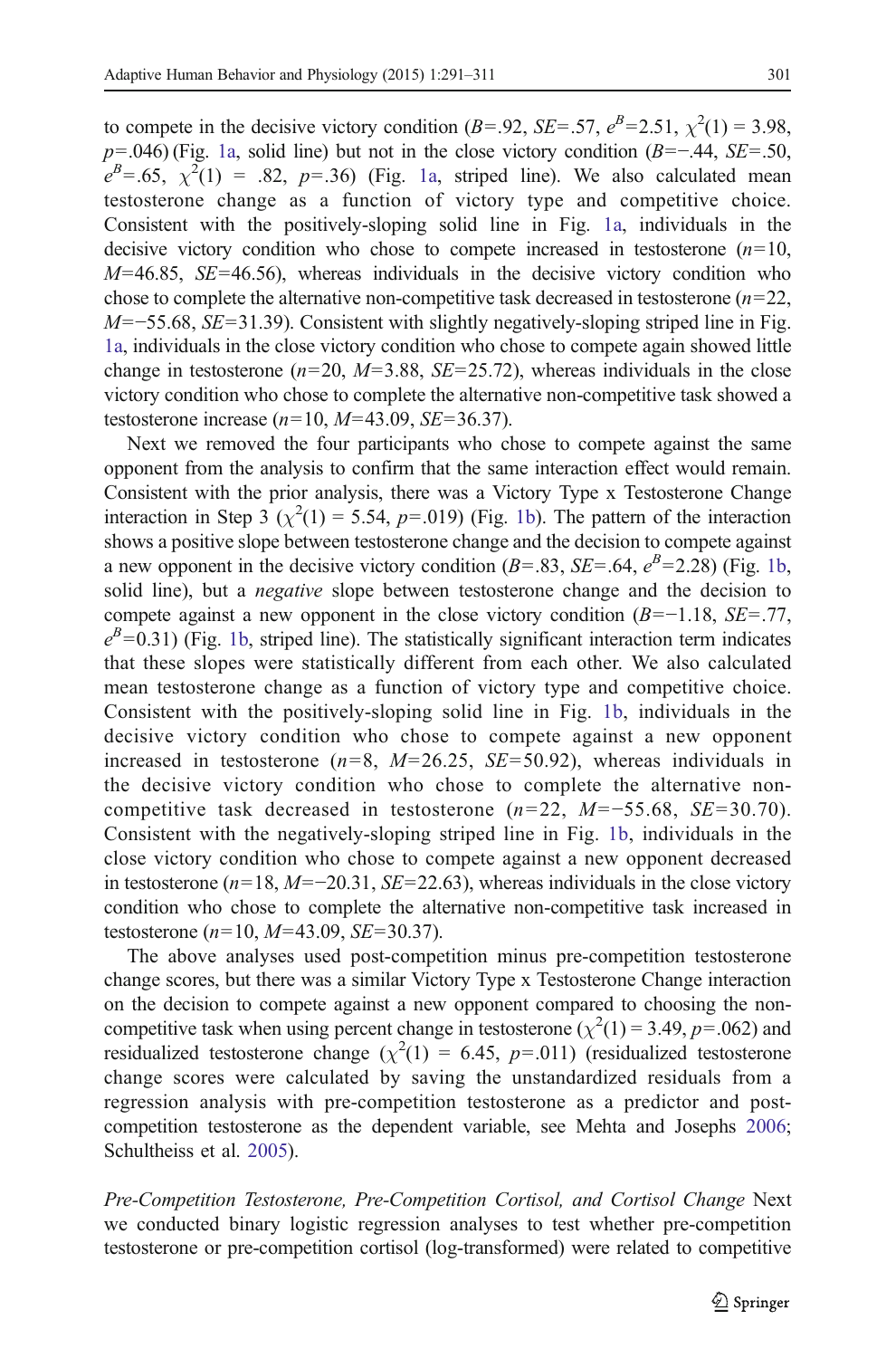<span id="page-11-0"></span>decision-making or interacted with victory type to predict competitive decision-making. These analyses revealed null effects (p's>.30). Additional binary logistic analyses revealed non-significant effects of Cortisol Change and Victory Type x Cortisol Change interactions on competitive decisions (p's>.20). Overall, these analyses indicate that testosterone change interacted with victory type to predict competitive decisions, but pre-competition testosterone, pre-competition cortisol, and cortisol change failed to predict competitive decisions.

Enjoyment of the Competitive Task

We next tested whether testosterone change interacted with victory type to predict how much participants reported that they had enjoyed the NTT competition. A multipleregression analysis with Victory Type, Testosterone Change (IBL time two minus time 1 scores, centered), and the Victory Type x Testosterone Change interaction as predictors of task enjoyment revealed a statistically significant Victory Type x Testosterone Change interaction ( $\beta$ =−.40, t(57) = −2.82, p=.007). As shown in Fig. 2, testosterone change was positively related to enjoyment of the competitive task in the decisive victory condition (Fig. 2, solid line,  $B = .41$ ,  $SE = .13$ ,  $t(57) = 3.21$ ,  $p = .002$ ), but testosterone change was non-significantly negatively related to enjoyment of the competitive task in the close victory condition (Fig. 2, striped line,  $B = -28$ ,  $SE = -21$ ,  $t(57) = -1.34$ ,  $p = .19$ ). The Victory Type x Testosterone Change interaction on enjoyment of the competitive task also emerged when using IBL percent testosterone change scores ( $\beta$ =−.39, t(57) = −2.43, p=.018) and IBL residualized testosterone change scores  $(\beta = -0.41, t(57) = -2.68, p = 0.010)$ .

There were non-significant effects of cortisol change and victory type x cortisol change interactions on enjoyment of the competitive task (p's>.10). There were also non-significant main effects and interaction effects for pre-competition testosterone and cortisol (p's>.10). Overall, these analyses indicate that testosterone change interacted



Fig. 2 Victory Type x Testosterone Change interaction on self-reported enjoyment of the competitive task  $(1 = \text{Dislikel it a lot}, 7 = \text{Liked it a lot}).$  The minimum enjoyment score was 4 and the maximum was 7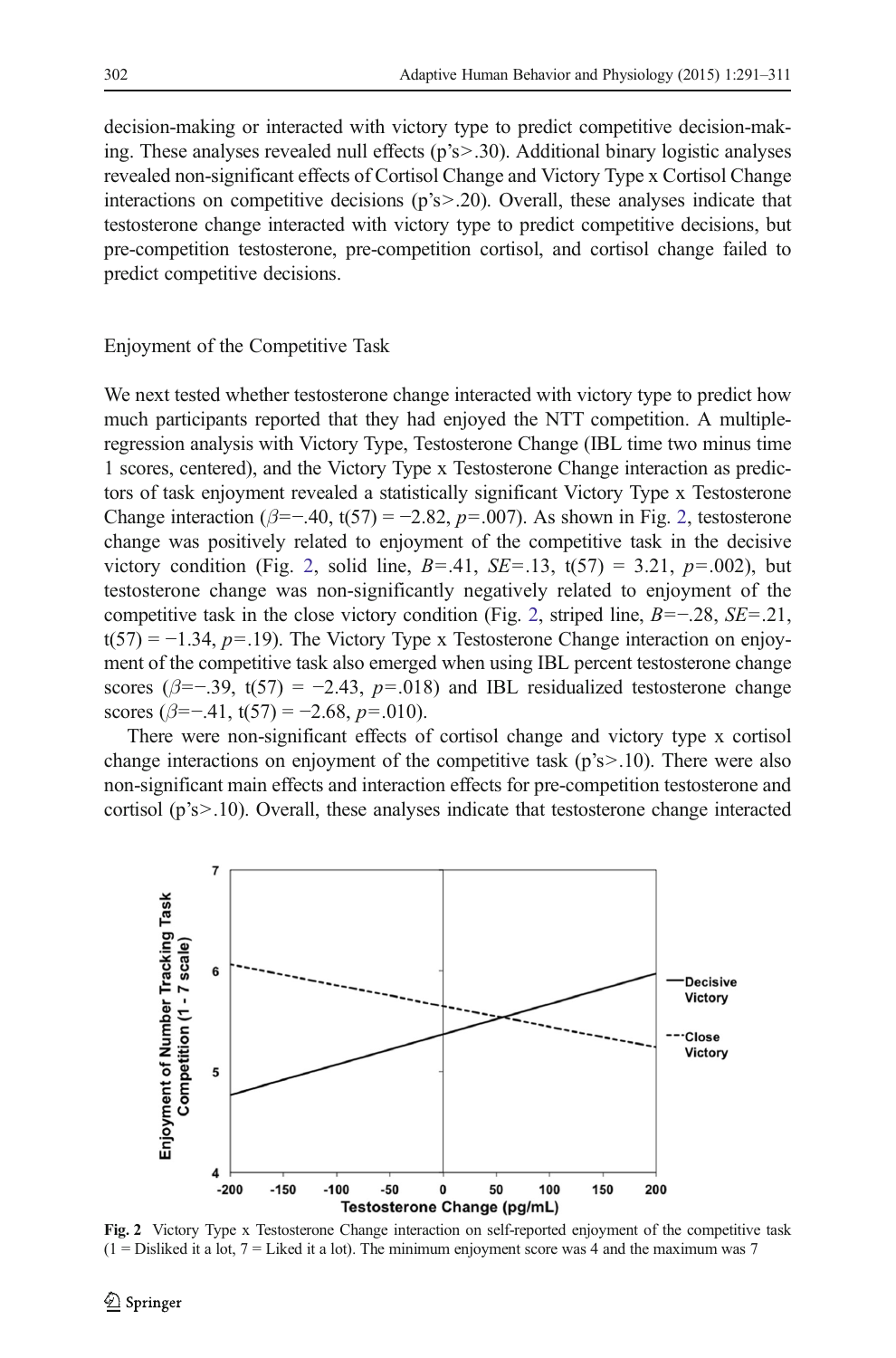with victory type to predict self-reported enjoyment of the competitive task, but precompetition testosterone, pre-competition cortisol, and cortisol change failed to predict  $task$  enjoyment<sup>1</sup>.

#### Mediation Analyses

The analyses reported above indicate that testosterone change interacted with victory type to predict both enjoyment of the competitive task and the decision to compete again. Moreover, binary logistic regression analyses revealed that enjoyment of the competitive task was a statistically significant predictor of the decision to compete again (both when including participants who chose to compete against the same opponent and when excluding them,  $p's < .05$ ). Thus, we conducted exploratory bootstrapping analyses to test whether enjoyment of the competitive task statistically mediated the victory type x testosterone change interaction on competitive decision-making (Preacher and Hayes [2004\)](#page-19-0). However, these analyses failed to provide robust evidence for statistical mediation (confidence intervals for indirect effects overlapped with zero)<sup>2</sup>.

# Estimates of Likelihood of Winning

We used multiple regression analyses to examine whether testosterone or cortisol were related to estimates of the likelihood of winning a second Number Tracking Task competition. There were non-significant main effects or interactions with victory type for pre-competition testosterone, pre-competition cortisol, testosterone change, and cortisol change in these analyses  $(p's > .06)$ . Further, estimates of the likelihood of winning were unrelated to the decision to compete again (p's>.20).

 $1$  Our main results replicated when using Salimetrics kits to measure testosterone concentrations. There were Victory Type x Testosterone Change interactions on the decision to compete against a new opponent compared to choosing the non-competitive task when using Salimetrics post-competition minus pre-competition testosterone scores ( $\chi^2(1) = 4.96$ ,  $p = .026$ ), Salimetrics percent testosterone change scores ( $\chi^2(1) = 4.95$ ,  $p = .026$ ), and Salimetrics residualized testosterone change scores ( $\chi^2(1)$  =6.76, p=.009). There were Victory Type x Testosterone Change interactions on task enjoyment when using Salimetrics time two minus time one scores  $(\beta = -0.44, t(49) = -2.49, p=0.016)$ , Salimetrics percent testosterone change scores  $(\beta = -0.45, t(49) = -2.40,$  $p$ =.020), and Salimetrics residualized testosterone change scores ( $\beta$ =−.43, t(49) = −2.38, p=.020). These analyses indicate that the Victory Type x Testosterone Change interactions on task enjoyment and competitive decision-making were remarkably robust across assay manufacturers and multiple ways of calculating testosterone change.

<sup>&</sup>lt;sup>2</sup> In line with recent recommendations for increasing transparency in published research (e.g., Simmons et al. [2011](#page-19-0)), we conducted additional analyses to determine how decisions to include or exclude certain data points impacted the overall results. When we included the four highly suspicious participants in our analyses, the Victory Type x Testosterone Change interaction on the decision to compete against a new opponent remained, as did the Victory Type x Testosterone Change interaction on enjoyment of the competitive task (with both IBL and Salimetrics residualized T change scores, p's<.05). We also went back to our open-ended suspicion check data and applied more stringent criteria for excluding participants, which resulted in an additional nine participants who could be categorized as at least somewhat suspicious. Despite the large reduction in statistical power associated with removing these nine participants, there were still Victory Type x Testosterone Change interactions on competitive decision-making and enjoyment of the competitive task that were consistent with our main analyses (IBL and Salimetrics residualized T change scores, p-values ranging between .023 and .076). These analyses demonstrate the robustness of the effects across different inclusion/exclusion criteria.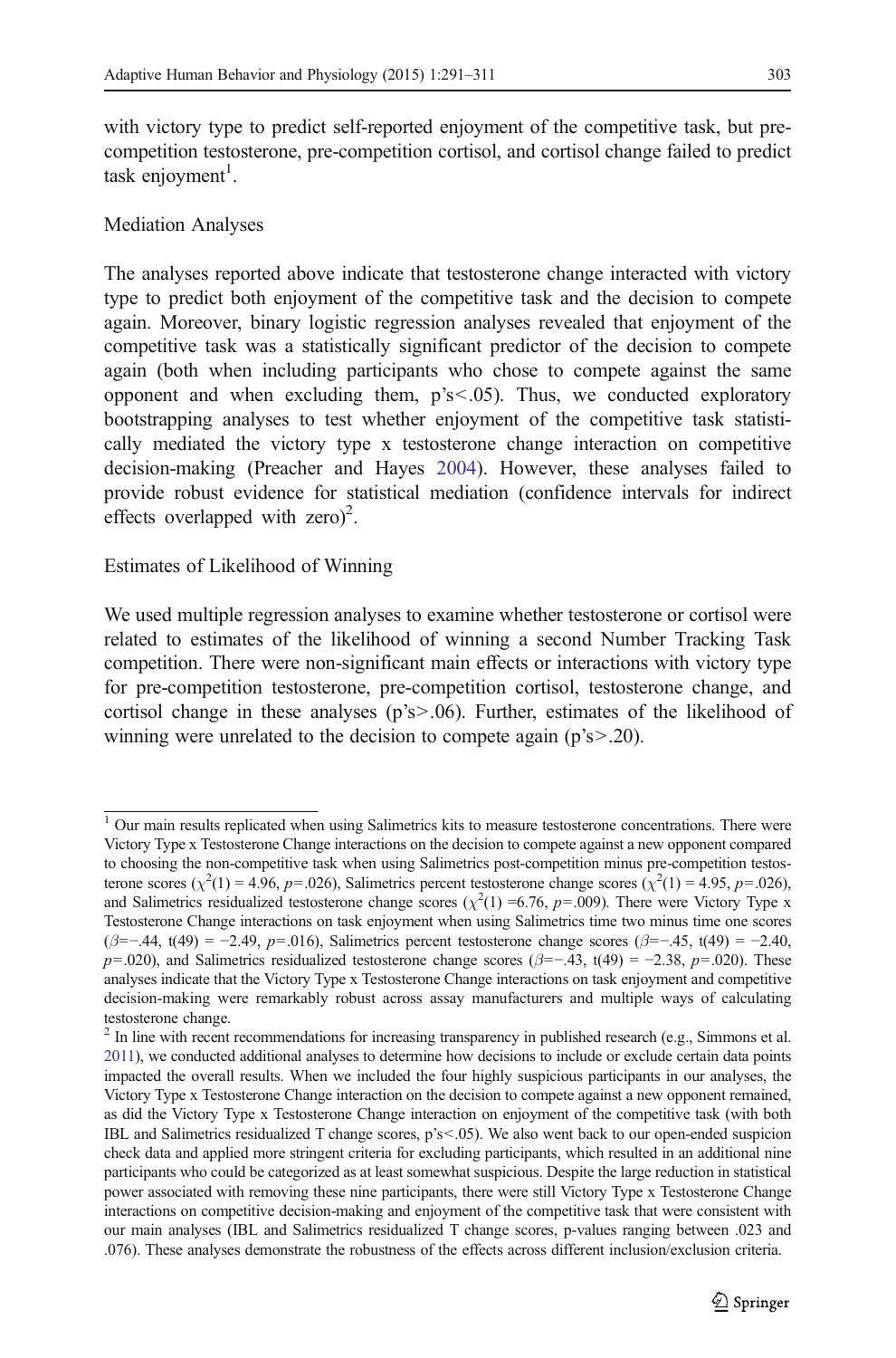#### <span id="page-13-0"></span>Hormones and Affect

We also examined associations between hormones and affective measures. We did not expect statistically significant effects given a lack of overlap between self-reported affect and hormones in prior research on NTT or other cognitive competitions (Mehta and Josephs [2006;](#page-19-0) Schultheiss et al. [2005\)](#page-19-0). These analyses revealed that precompetition cortisol was positively related to post-competition positive affect  $(r=.32, ...)$  $p=0.017$ ) and change in positive affect from pre- to post-competition ( $r=.29$ ,  $p=.034$ ). There were non-significant correlations for cortisol change, and there were no robust correlations that replicated across multiple measures for pre-competition testosterone or testosterone change.

## Discussion

Theories of testosterone dynamics and status propose that post-victory testosterone increases should stimulate the desire to enter into future competition, but the only prior study that examined this association reported a null result (Mehta and Josephs [2006\)](#page-19-0). The present study extended this work by showing that a post-victory testosterone increase does predict a greater propensity to compete, but only after a decisive victory. Testosterone change showed the opposite association with competitive decisions after a close victory. These effects were driven by the decision to compete against a new opponent. In fact, only four participants (6.5 % of the sample) chose to compete against the same opponent. The effects were specific to the gonadal axis, as similar effects did not emerge for cortisol. Taken together, our findings advance theory on testosterone and status in suggesting that a testosterone increase predicts future attempts at gaining status (entering a second competition) only after a clear, stable rise in status (decisive victory) but not after an uncertain, unstable rise in status (close victory).

In addition to advancing knowledge on contextual moderators of testosterone change-behavior associations, the present study also revealed a novel psychological correlate of post-victory testosterone change: self-reported enjoyment of the competitive task. Testosterone change was positively correlated with task enjoyment after a decisive victory. Although we are the first to report this association (at least to our knowledge), this finding converges with theories linking testosterone to reward processing and reinforcement. Previous research has found that rats prefer places that were previously paired with testosterone injections, and follow-up studies indicate that this effect of testosterone on place preference is mediated by testosterone's interactions with dopamine in the ventral striatum, a brain area associated with reward (Packard et al. [1997,](#page-19-0) [1998\)](#page-19-0). Additional research in California mice suggests that post-victory testosterone increases influence future aggressive behavior via increased androgen receptor expression in the ventral striatum (Fuxjager et al. [2010\)](#page-18-0), likely through testosterone's interactions with dopamine. Consistent with these non-human animal studies, exogenous testosterone administration in humans augments ventral striatum activity to financial reward cues (Hermans et al. [2010;](#page-18-0) Op de Macks et al. [2011](#page-19-0)), and ventral striatum activity positively correlates with subjective pleasure responses to successful performance in competition (e.g., watching one's team play favorably) as well as aggressive motivation towards opponents (Cikara et al. [2011](#page-18-0)). This cross-species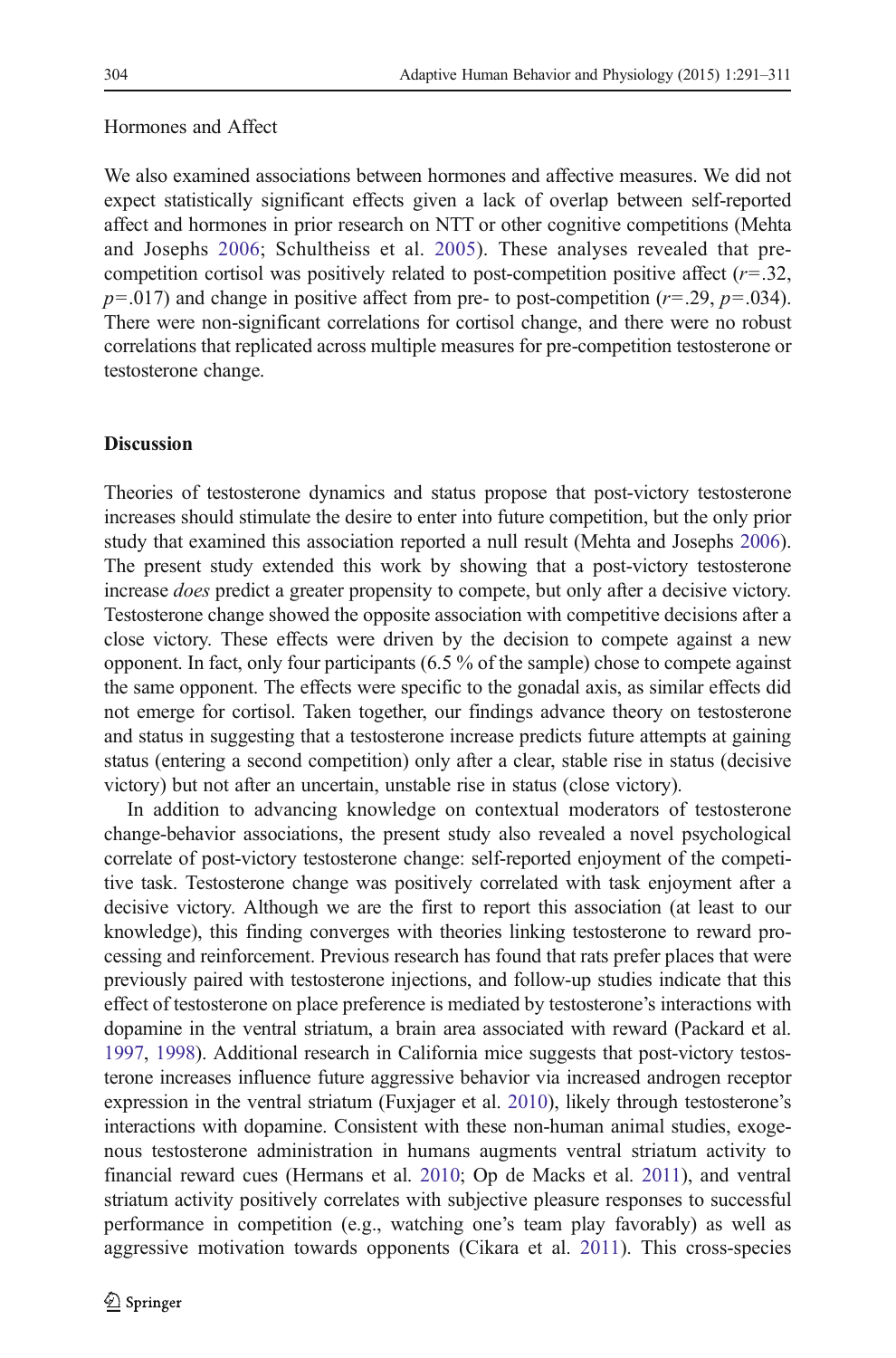evidence converges to suggest that a dynamic testosterone increase after a decisive victory may enhance future competitive behavior and subjective task enjoyment through testosterone's effects on reward regions such as the ventral striatum (but other possible neural mechanisms include changes in amygdala, prefrontal cortex, or amygdala-prefrontal cortex connectivity, Peper et al. [2011](#page-19-0)).

Although our study revealed a positive association between testosterone change and decisions to compete in the decisive victory condition, there was a surprising negative association between testosterone change and the propensity to compete against a new opponent in the close victory condition that was accompanied by a similar pattern for task enjoyment (striped lines in Figs. [1b](#page-9-0) and [2\)](#page-11-0). The BMS proposes that post-victory testosterone increases should stimulate future attempts at gaining or maintaining high status (Mazur [1985](#page-18-0); Mazur and Booth [1998\)](#page-19-0), but little is known about the conditions under which testosterone increases encourage status-gaining versus status-maintaining behaviors. Although speculative, one interpretation of our results is that a testosterone increase after a decisive victory may encourage further attempts to *gain* status (competing again), whereas a testosterone increase after a close victory may encourage attempts to maintain one's higher status position (avoiding further competition). Close victories model unstable hierarchies in which the winner's higher status position is uncertain, and this uncertainty coupled with a drive toward status (testosterone increase) may lead to a status-maintaining behavioral strategy. After all, actively seeking out further dominance confrontations is risky given that one's higher status position was only barely earned; a second competition could possibly lead to a loss of status rather than a status gain. Consistent with this argument is evidence that unstable and illegitimate high-status positions lead to risk aversion and behavioral avoidance, whereas stable and legitimate high-status positions lead to risk taking and behavioral approach (Jordan et al. [2011;](#page-18-0) Lammers et al. [2008\)](#page-18-0). Importantly, post-victory testosterone changes in the present study were not associated with one's perceived likelihood of winning a second competition, suggesting that testosterone change does not operate on status-seeking or maintenance through conscious perceptions of winning ability. Instead, we found preliminary evidence that testosterone increases after a close victory may be associated with reduced reward processing (reduced enjoyment of the competitive task, striped line in Fig. [2](#page-11-0)), which complements the argument detailed above that testosterone increases after a decisive victory may be associated with increased reward processing. The present study is the first to demonstrate a moderating role of close versus decisive victory on the behavioral and psychological consequences of testosterone change, but future research is needed to confirm the robustness of these effects and provide additional tests of the underlying mechanisms.

The current research builds upon a growing literature in humans suggesting that short-term testosterone changes both within and outside of competition dynamically tunes a range of behaviors that may have adaptive benefits for survival and reproduction, including competitive behavior and performance (Carré and McCormick [2008;](#page-17-0) Mehta and Josephs [2006](#page-19-0); Zilioli and Watson [2014\)](#page-20-0), aggression (Carré et al. [2009,](#page-17-0) [2010,](#page-18-0) [2011,](#page-18-0) [2013;](#page-18-0) Geniole et al. [2011\)](#page-18-0), mating behavior (Roney et al. [2007;](#page-19-0) van der Meij et al. [2011\)](#page-20-0), trust perceptions (Carré et al. [2014](#page-18-0)), social and financial risk-taking (Apicella et al. [2014;](#page-17-0) Ronay and von Hippel [2010](#page-19-0)), and learning (Schultheiss et al. [2005\)](#page-19-0). The effect sizes we observed in the present study (e.g., standardized beta of .40 for close/decisive victory x testosterone change interaction on task enjoyment) are in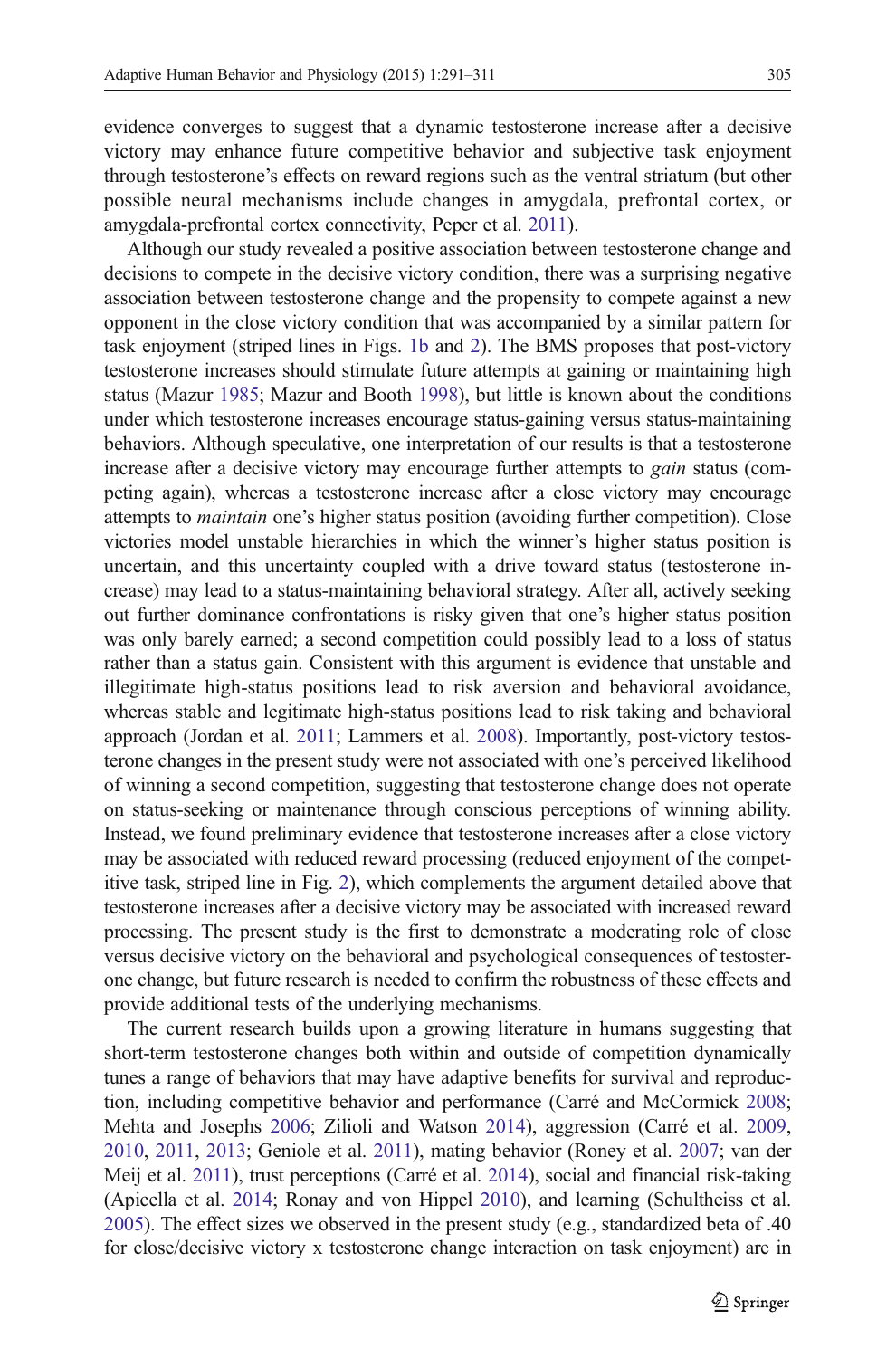line with effect sizes observed in this prior research (e.g.,  $r = 0.34$  for association between testosterone change and aggressive behavior, Geniole et al. [2011\)](#page-18-0). Although some of these studies tested whether a rise versus drop in status (victory versus defeat) moderates the association between post-competition testosterone change and behavioral outcome measures, researchers have generally failed to consider the potential moderating role of hierarchical stability versus instability (close versus decisive victory) (see also Zilioli and Watson [2014](#page-20-0); Zilioli et al. [2014\)](#page-20-0). The present findings suggest that greater focus should be placed on studying hierarchy stability within this research tradition. More broadly, our findings highlight the need to expand the search for contextual moderators in order to rapidly advance knowledge on testosterone dynamics and status in humans.

There are some limitations and open questions that should be addressed in future studies. We used a laboratory cognitive competition (the NTT) because it allows for experimental control in the victory experience and because participants show robust affective changes to NTT competitions (Mehta and Josephs [2006](#page-19-0)) similar to other cognitive competitions (Schultheiss et al. [2005\)](#page-19-0). Nevertheless, it is possible that participants in the present study did not perceive the NTT as important or did not care whether they won or lost. This possibility seems unlikely because the victory experience produced a robust increase in positive affect and decrease in negative affect similar to prior research, but future studies should include questions related to perceived importance of the competition in order test its associations or interactions with competition-related testosterone dynamics.

The present study used a subtle manipulation of relatively close versus decisive victory in which participants won six puzzles in a row by either 1–3 s per round (close victory) or 6–10 s per round (decisive victory). This manipulation was effective in influencing perceptions consistent with a close versus decisive competition (perceptions of how competitive and fast the contest was) and competitive decision-making. We chose this experimental manipulation because pilot testing suggested that having the participant compete against the confederate at the same time in each round increases the competitive nature of the contest. However, this manipulation strategy requires that the participant win in every round (confederate loses). It is not possible for the participant to lose by a controlled margin with this approach because doing so would require the confederate to know exactly how long the participant would take to finish the puzzle in order to announce "done" a fixed period of time before the participant finishes. This may have been possible had we used a different approach such as Study 1 of Zilioli et al. [2014](#page-20-0) in which the participant completed the puzzle first followed by the confederate, which allows the confederate to adjust completion times to be faster or slower than the participant by a fixed margin. However, this alternative approach has limitations in that it likely decreases the competitive nature of the task because the participant and the confederate are not competing on puzzles at the same time. It will be important for future studies to use stronger manipulations of close versus decisive victory in order to complement the present research. For example, future research can have participants compete on rigged computer-based tasks in which the participant is led to believe they won 4 rounds and lost 2 rounds (close victory) or won all six rounds (decisive victory) (e.g., using rigged video games, Carré et al. [2013;](#page-18-0) Study 2, Zilioli et al. [2014](#page-20-0)). Future research can also implement the approach used in Study 1 of Zilioli et al. [2014](#page-20-0) in order to create a variety of close and decisive victory experiences in the NTT.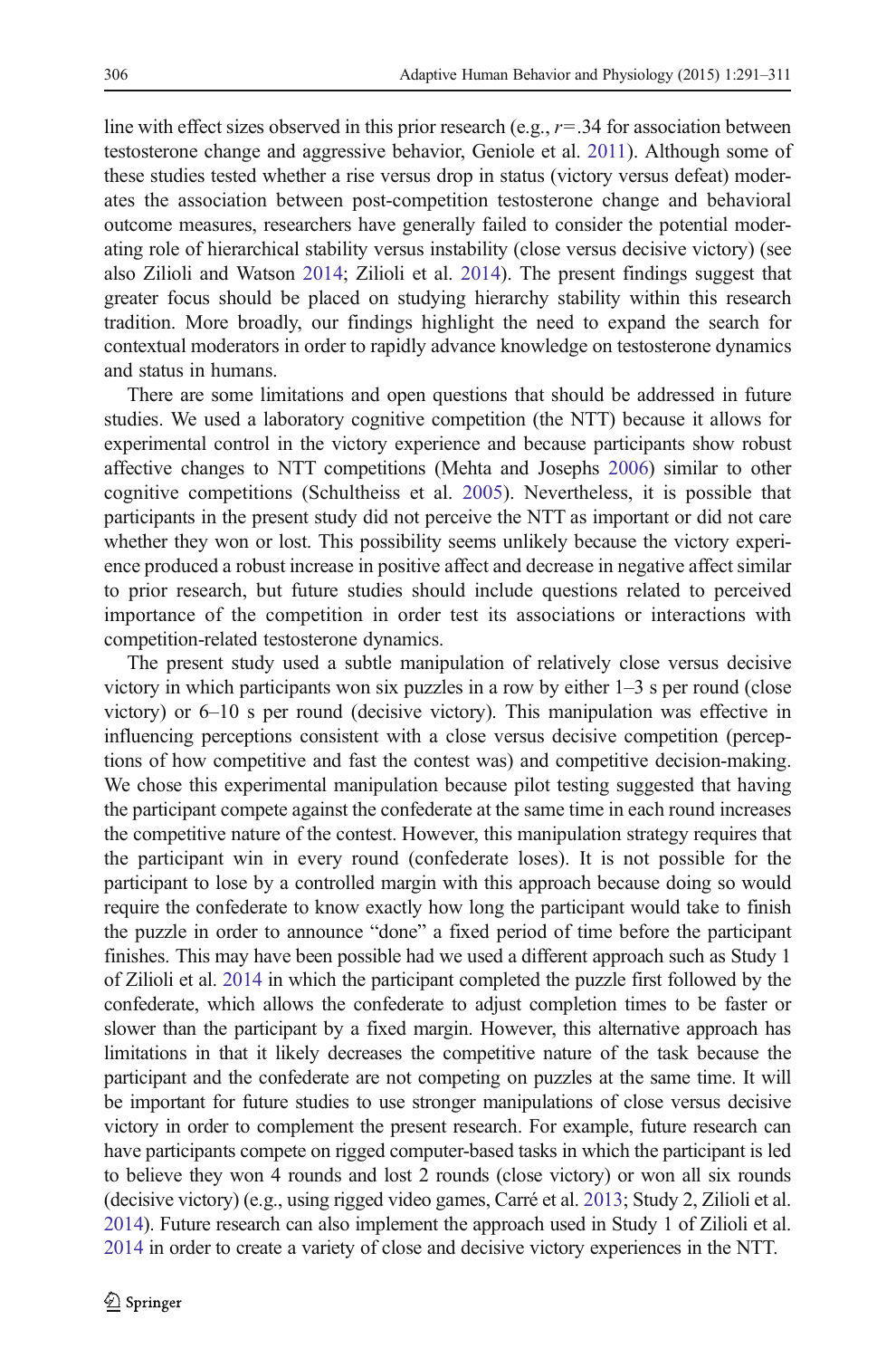Victory in the present study did not produce a mean increase in testosterone, but there was substantial variation in testosterone responses that were related to task enjoyment and competitive decision-making. Prior research that used NTT competitions or other cognitive tasks also found non-significant mean testosterone changes after victory with variability in testosterone responses that were associated with psychological factors and behavior (Carré et al. [2009](#page-17-0); Mehta and Josephs [2006;](#page-19-0) Schultheiss et al. [2005](#page-19-0); Zilioli et al. [2014\)](#page-20-0). Our results along with these prior studies suggest that individual differences in pre- to post-competition testosterone changes predict future behavior even in the absence of a mean testosterone change, an insight that provides an important theoretical advance to research on testosterone dynamics in competition (see recent reviews, Carré et al. [2011;](#page-18-0) Oliveira and Oliveira [2014](#page-19-0); Salvador and Costa [2009\)](#page-19-0). Nevertheless, it will be important to test whether the present results emerge in competitions that are expected to produce a mean testosterone increase after victory (Carré et al. [2013;](#page-18-0) Edwards, Wetzel, and Wyner [2006;](#page-18-0) Gladue et al. [1989;](#page-18-0) Zilioli and Watson [2014](#page-20-0)). Similarly, there was a non-significant cortisol change from before to after victory in the current study consistent with prior NTT competitions and other cognitive competitions (Mehta and Josephs [2006](#page-19-0); Wirth et al. [2006](#page-20-0); Zilioli et al. [2014\)](#page-20-0), but it will be important to test whether the present results extend to other competitive domains that are expected to produce non-significant cortisol changes or a mean cortisol decrease after victory (e.g., Study 1, Mehta et al. [2008;](#page-19-0) Jiménez et al. [2012;](#page-18-0) Stanton et al. [2010](#page-20-0); Wirth et al. [2006\)](#page-20-0) as well as competitions that are expected to produce a mean cortisol increase after victory (e.g., Edwards et al. [2006](#page-18-0)).

Our study measured naturally occurring changes in testosterone from before to after an experimentally manipulated close or decisive victory experience. We timed the sequence of events in our study so that testosterone changes were measured prior to competitive decisions and task enjoyment. This design allows us to claim that postvictory testosterone change predicts subsequent competitive behavior, but we did not experimentally manipulate testosterone and thus we cannot be sure that testosterone directly caused task enjoyment or competitive behavior. However, non-human animal studies have demonstrated causality (Gleason et al. [2009;](#page-18-0) Fuxjager et al. [2011;](#page-18-0) Oliveira [2009;](#page-19-0) Oliveira et al. [2009](#page-19-0); Trainor et al. [2004](#page-20-0)). For example, one study of male California mice found that robust victory experiences paired with an injection that produced short-term elevations in testosterone increased future aggressive behavior towards a new opponent (Trainor et al. [2004](#page-20-0)). Follow-up studies showed similar results in male cichlid fish (Oliveira et al. [2009\)](#page-19-0) and identified neural mechanisms (Fuxjager et al. [2010](#page-18-0)). These findings suggest that post-victory testosterone changes may also have a causal influence on human social behavior, but human studies in which testosterone concentrations are exogenously altered are required to confirm causality.

The present results are generally consistent with non-human animal studies demonstrating that robust, decisive victory experiences coupled with a testosterone increase stimulates subsequent aggressive behavior (Gleason et al. [2009;](#page-18-0) Fuxjager et al. [2011;](#page-18-0) Oliveira [2009](#page-19-0); Oliveira et al. [2009](#page-19-0); Trainor et al. [2004](#page-20-0)). At the same time, other nonhuman animal studies demonstrate that testosterone is most strongly related to social behavior in unstable hierarchies (e.g., during periods of social competition such as the mating season) compared to stable hierarchies (when social competition is absent such as the non-mating season) (e.g., lemurs, Cavigelli and Pereira [2000](#page-18-0); baboons, Beehner et al. [2006;](#page-17-0) Sapolsky [1991](#page-19-0); birds, Wingfield et al. [1990\)](#page-20-0). However, these non-human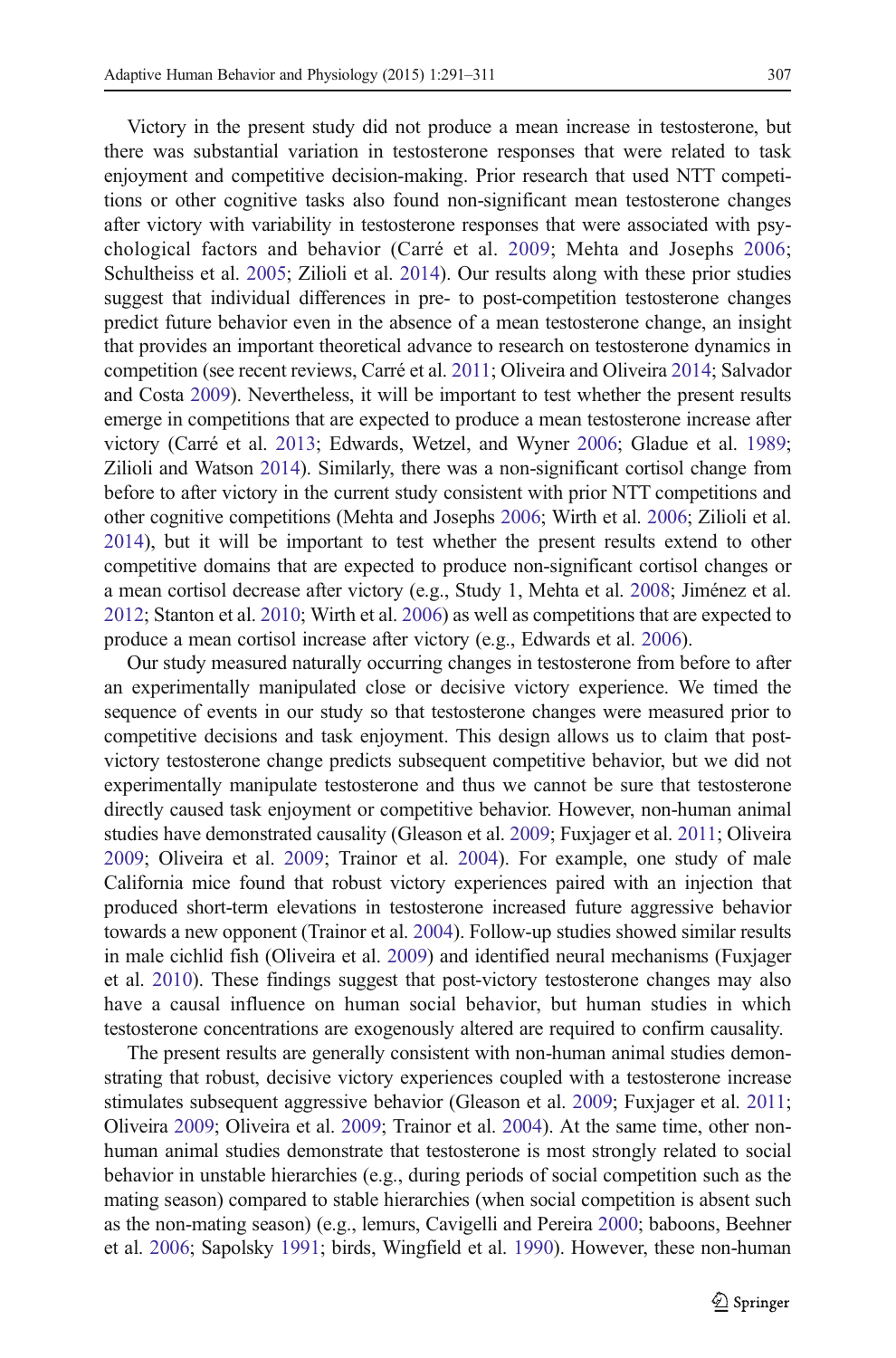<span id="page-17-0"></span>animal studies tend to operationalize hierarchical stability as periods of social competition (instability) versus no competition (stability) and do not differentiate between close and decisive competitions. Thus, the present results cannot be compared directly to these prior studies. Although much more research needs to be conducted, one possibility is that a testosterone increase during periods of social competition may be more likely to stimulate status-seeking behaviors compared to periods of no competition, whereas a testosterone increase after a decisive victory may be more likely to stimulate status-seeking behaviors compared to a testosterone increase after a close victory. Future studies that examine testosterone-behavior associations across periods of no competition, close competition, and decisive competition are required to test these predictions directly.

The present study examined male competitors, but future research should test whether similar effects emerge in women. Some studies have indeed shown associations between endogenous basal testosterone concentrations and female behavior that converge with results in males (Josephs et al. [2003](#page-18-0), [2006;](#page-18-0) Mehta and Josephs [2010;](#page-19-0) Mehta et al. [2008,](#page-19-0) [2009](#page-19-0); Newman et al. [2005](#page-19-0)), and others have shown that testosterone fluctuates in competition similarly across males and females (Jiménez et al. [2012\)](#page-18-0). These studies suggest that the present results may indeed extend to women. However, other research shows null associations between testosterone and aggressive behavior in women (Carré et al. [2011](#page-18-0)) or shows sex differences in testosterone dynamics (Kivlighan et al. [2005](#page-18-0)). Thus, a key future direction is to understand the mechanisms (both biological and sociocultural) for these similarities and differences in testosterone function across the sexes.

Acknowledgments We thank Cassandra Brandes, Leo Edmunson, and Adam Tratner for their assistance.

Author Contributions NAS and PHM designed the study; NAS conducted the study with assistance from ELK; NAS, ELK, and PHM analyzed the data; NAS conducted hormone assays, and BL assisted with hormone data interpretation. PHM, NAS, and BL wrote the first draft of the paper, and all authors provided comments on subsequent drafts.

#### References

- Aiken, L. S., West, S. G. (1991) In *Multiple regression: Testing and interpreting interactions*, Sage Publications, London.
- Apicella, C. L., Dreber, A., & Mollerstrom, J. (2014). Salivary testosterone change following monetary wins and losses predicts future financial risk-taking. Psychoneuroendocrinology, 39, 58–64.
- Archer, J. (2006). Testosterone and human aggression: An evaluation of the challenge hypothesis. Neuroscience & Biobehavioral Reviews, 30(3), 319–345.
- Archer, J., Graham-Kevan, N., & Davies, M. (2005). Testosterone and aggression: A reanalysis of Book, Starzyk, and Quinsey's (2001) study. Aggression and Violent Behavior, 10(2), 241–261.
- Beehner, J. C., Bergman, T. J., Cheney, D. L., Seyfarth, R. M., & Whitten, P. L. (2006). Testosterone predicts future dominance rank and mating activity among male chacma baboons. Behavioral Ecology and Sociobiology, 59(4), 469–479.
- Carré, J. M., & McCormick, C. M. (2008). Aggressive behavior and change in salivary testosterone concentrations predict willingness to engage in a competitive task. Hormones and Behavior, 54(3), 403–409.
- Carré, J. M., Putnam, S. K., & McCormick, C. M. (2009). Testosterone responses to competition predict future aggressive behaviour at a cost to reward in men. Psychoneuroendocrinology, 34(4), 561–570.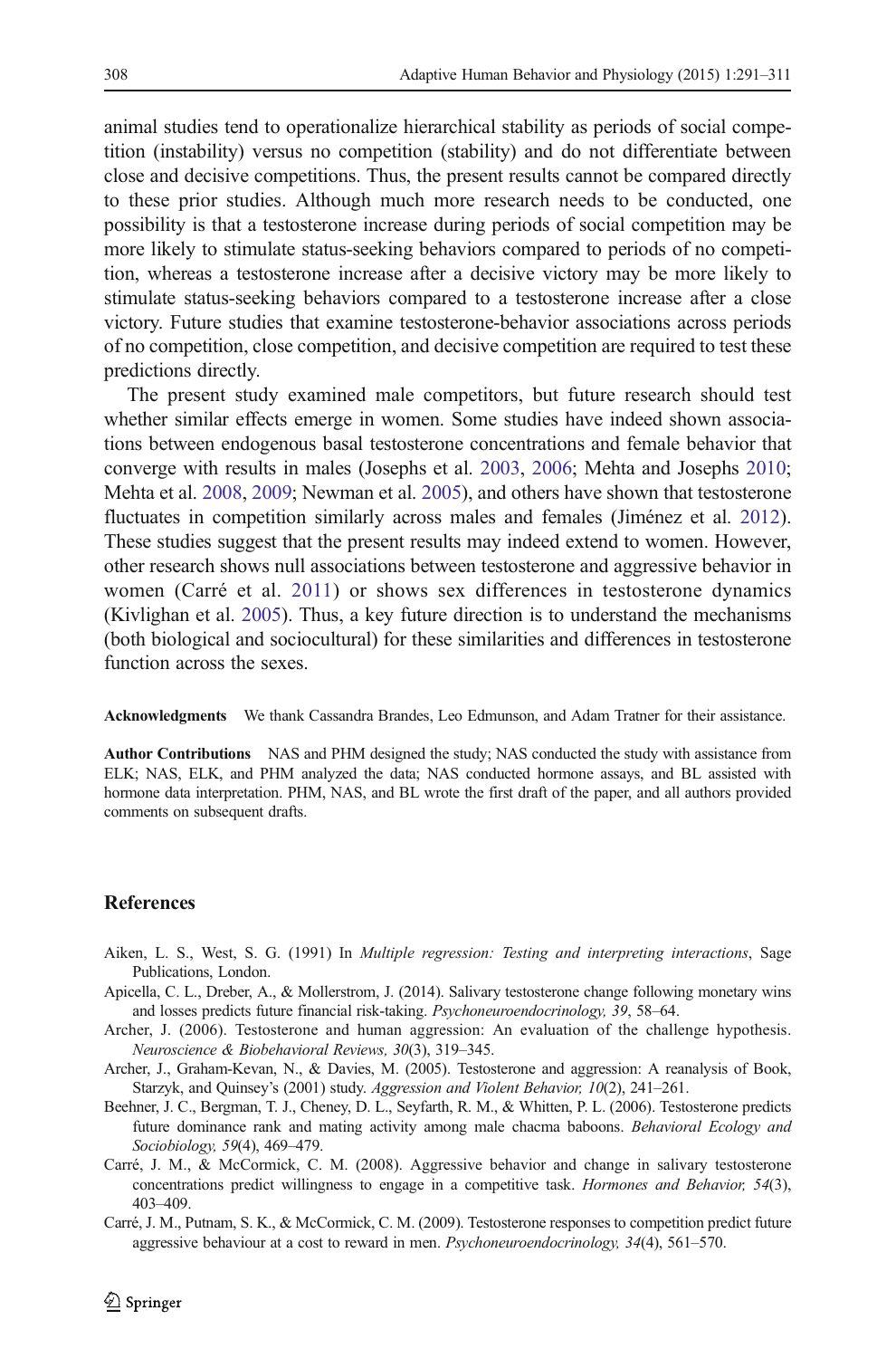- <span id="page-18-0"></span>Carré, J. M., Gilchrist, J. D., Morrissey, M. D., & McCormick, C. M. (2010). Motivational and situational factors and the relationship between testosterone dynamics and human aggression during competition. Biological Psychology, 84(2), 346–353.
- Carré, J. M., McCormick, C. M., & Hariri, A. R. (2011). The social neuroendocrinology of human aggression. Psychoneuroendocrinology, 36(7), 935–944.
- Carré, J. M., Campbell, J. A., Lozoya, E., Goetz, S. M., & Welker, K. M. (2013). Changes in testosterone mediate the effect of winning on subsequent aggressive behaviour. Psychoneuroendocrinology, 38(10), 2034–2041.
- Carré, J. M., Baird-Rowe, C. D., & Hariri, A. R. (2014). Testosterone responses to competition predict decreased trust ratings of emotionally neutral faces. Psychoneuroendocrinology, 49, 79– 83.
- Cavigelli, S. A., & Pereira, M. E. (2000). Mating season aggression and fecal testosterone levels in male ringtailed lemurs (Lemur catta). Hormones and Behavior, 37(3), 246–255.
- Cikara, M., Botvinick, M. M., & Fiske, S. T. (2011). Us versus them social identity shapes neural responses to intergroup competition and harm. Psychological Science.
- Dickerson, S. S., & Kemeny, M. E. (2004). Acute stressors and cortisol responses: A theoretical integration and synthesis of laboratory research. Psychological Bulletin, 130(3), 355.
- Edwards, D. A., Wetzel, K., & Wyner, D. R. (2006). Intercollegiate soccer: Saliva cortisol and testosterone are elevated during competition, and testosterone is related to status and social connectedness with teammates. Physiology & Behavior, 87(1), 135–143.
- Fuxjager, M. J., Forbes-Lorman, R. M., Coss, D. J., Auger, C. J., Auger, A. P., & Marler, C. A. (2010). Winning territorial disputes selectively enhances androgen sensitivity in neural pathways related to motivation and social aggression. Proceedings of the National Academy of Sciences, 107(27), 12393–12398.
- Fuxjager, M. J., Oyegbile, T. O., & Marler, C. A. (2011). Independent and additive contributions of postvictory testosterone and social experience to the development of the winner effect. Endocrinology, 152(9), 3422–3429.
- Geniole, S. N., Carré, J. M., & McCormick, C. M. (2011). State, not trait, neuroendocrine function predicts costly reactive aggression in men after social exclusion and inclusion. Biological Psychology, 87(1), 137–145.
- Gladue, B. A., Boechler, M., & McCaul, K. D. (1989). Hormonal response to competition in human males. Aggressive Behavior, 15(6), 409–422.
- Gleason, E. D., Fuxjager, M. J., Oyegbile, T. O., & Marler, C. A. (2009). Testosterone release and social context: When it occurs and why. Frontiers in Neuroendocrinology, 30(4), 460–469.
- Granger, D. A., Shirtcliff, E. A., Booth, A., Kivlighan, K. T., & Schwartz, E. B. (2004). The "trouble" with salivary testosterone. Psychoneuroendocrinology, 29(10), 1229–1240.
- Hermans, E. J., Bos, P. A., Ossewaarde, L., Ramsey, N. F., Fernández, G., & Van Honk, J. (2010). Effects of exogenous testosterone on the ventral striatal BOLD response during reward anticipation in healthy women. NeuroImage, 52(1), 277–283.
- Jackson, D. (1967). Personality research form manual. New York: Research Psychologists Press.
- Jiménez, M., Aguilar, R., & Alvero-Cruz, J. R. (2012). Effects of victory and defeat on testosterone and cortisol response to competition: Evidence for same response patterns in men and women. Psychoneuroendocrinology, 37(9), 1577–1581.
- John, O. P., & Srivastava, S. (1999). The big five trait taxonomy: History, measurement, and theoretical perspectives. In L. A. Pervin & O. P. John (Eds.), Handbook of personality: Theory and research (pp. 102–138). New York: Guilford Press.
- Jordan, J., Sivanathan, N., & Galinsky, A. D. (2011). Something to lose and nothing to gain the role of stress in the interactive effect of power and stability on risk taking. Administrative Science Quarterly, 56(4), 530–558.
- Josephs, R. A., Newman, M. L., Brown, R. P., & Beer, J. M. (2003). Status, testosterone, and human intellectual performance stereotype threat as status concern. Psychological Science, 14(2), 158–163.
- Josephs, R. A., Sellers, J. G., Newman, M. L., & Mehta, P. H. (2006). The mismatch effect: When testosterone and status are at odds. Journal of Personality and Social Psychology, 90(6), 999.
- Kivlighan, K. T., Granger, D. A., & Booth, A. (2005). Gender differences in testosterone and cortisol response to competition. Psychoneuroendocrinology, 30(1), 58–71.
- Lammers, J., Galinsky, A. D., Gordijn, E. H., & Otten, S. (2008). Illegitimacy moderates the effects of power on approach. Psychological Science, 19(6), 558–564.
- Mazur, A. (1985). A biosocial model of status in face-to-face primate groups. Social Forces, 64(2), 377–402.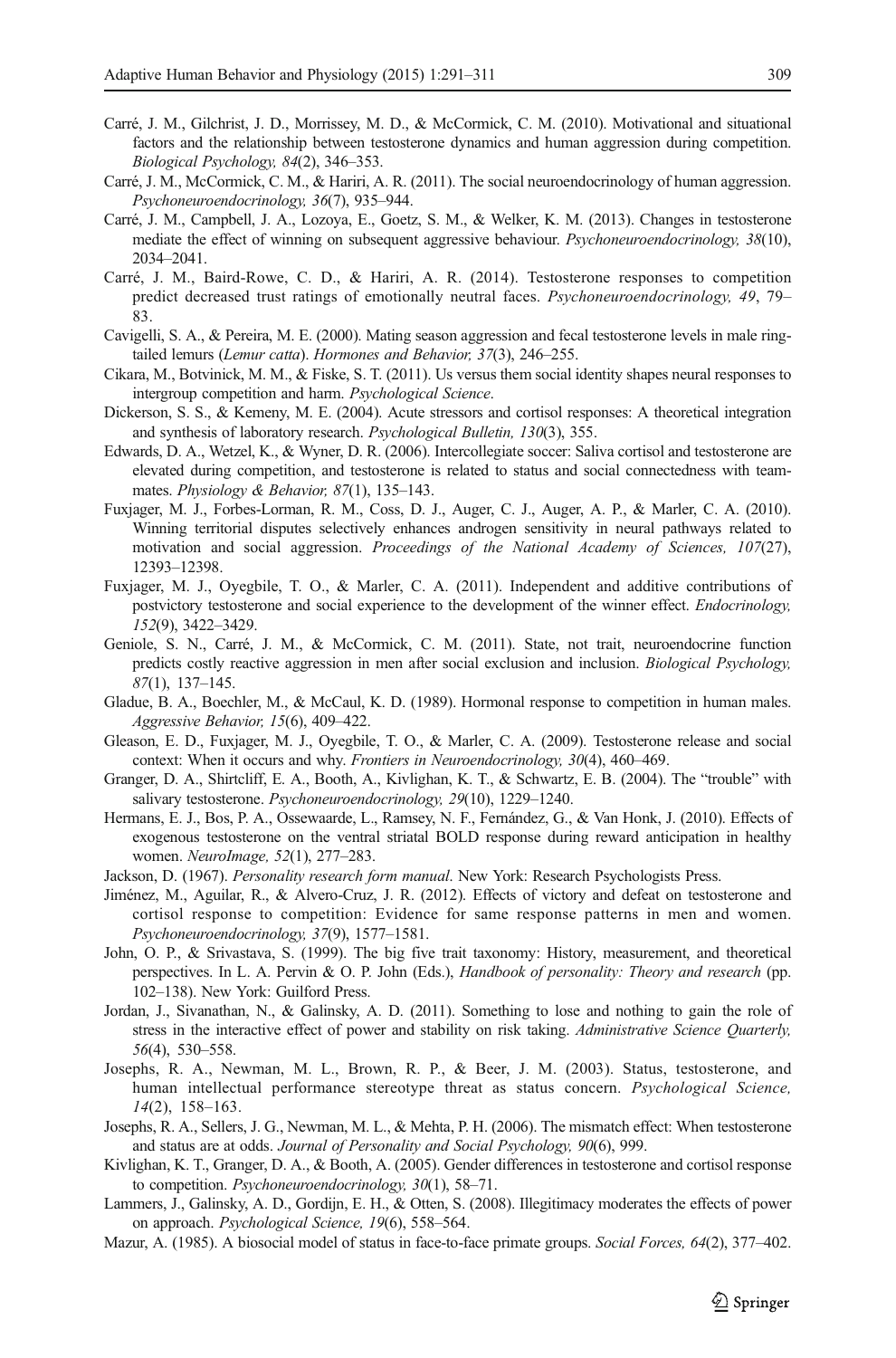- <span id="page-19-0"></span>Mazur, A., & Booth, A. (1998). Testosterone and dominance in men. Behavioral and Brain Sciences, 21(03), 353–363.
- Mehta, P. H., & Josephs, R. A. (2006). Testosterone change after losing predicts the decision to compete again. Hormones and Behavior, 50(5), 684–692.
- Mehta, P. H., & Josephs, R. A. (2010). Testosterone and cortisol jointly regulate dominance: Evidence for a dual-hormone hypothesis. Hormones and Behavior, 58(5), 898–906.
- Mehta, P. H., Jones, A. C., & Josephs, R. A. (2008). The social endocrinology of dominance: Basal testosterone predicts cortisol changes and behavior following victory and defeat. Journal of Personality and Social Psychology, 94(6), 1078.
- Mehta, P. H., Wuehrmann, E. V., & Josephs, R. A. (2009). When are low testosterone levels advantageous? The moderating role of individual versus intergroup competition. Hormones and Behavior, 56(1), 158–162.
- Newman, M. L., Sellers, J. G., & Josephs, R. A. (2005). Testosterone, cognition, and social status. Hormones and Behavior, 47(2), 205–211.
- Oliveira, R. F. (2009). Social behavior in context: Hormonal modulation of behavioral plasticity and social competence. Integrative and Comparative Biology, icp055.
- Oliveira, G. A., & Oliveira, R. F. (2014). Androgen responsiveness to competition in humans: The role of cognitive variables. Neuroscience & Neuroeconomicss, 3.
- Oliveira, R. F., Silva, A., & Canário, A. V. (2009). Why do winners keep winning? Androgen mediation of winner but not loser effects in cichlid fish. Proceedings of the Royal Society B: Biological Sciences, rspb-2009.
- Oliveira, G. A., Uceda, S., Oliveira, T., Fernandes, A., Garcia-Marques, T., & Oliveira, R. F. (2013). Threat perception and familiarity moderate the androgen response to competition in women. Frontiers in Psychology, 4.
- Op de Macks, Z. A., Moor, B. G., Overgaauw, S., Güroğlu, B., Dahl, R. E., & Crone, E. A. (2011). Testosterone levels correspond with increased ventral striatum activation in response to monetary rewards in adolescents. Developmental Cognitive Neuroscience, 1(4), 506–516.
- Packard, M. G., Cornell, A. H., & Alexander, G. M. (1997). Rewarding affective properties of intra-nucleus accumbens injections of testosterone. Behavioral Neuroscience, 111(1), 219.
- Packard, M.G., Schroeder, J.P., & Alexander, G.M. (1998). Expression of testosterone conditioned place preference is blocked by peripheral or intra-accumbens injection of alpha-flupenthixol. Hormones and Behavior, 34, 39–47.
- Peper, J. S., van den Heuvel, M. P., Mandl, R. C., Pol, H. E. H., & Van Honk, J. (2011). Sex steroids and connectivity in the human brain: A review of neuroimaging studies. Psychoneuroendocrinology, 36(8), 1101–1113.
- Preacher, K. J., & Hayes, A. F. (2004). SPSS and SAS procedures for estimating indirect effects in simple mediation models. Behavior Research Methods, Instruments, & Computers, 36(4), 717–731.
- Riad-Fahmy, D., Read, G. F., Walker, R. F., Walker, S. M., & Griffiths, K. (1987). Determination of ovarian steroid hormone levels in saliva. An overview. The Journal of Reproductive Medicine, 32(4), 254–272.
- Ronay, R., & von Hippel, W. (2010). The presence of an attractive woman elevates testosterone and physical risk taking in young men. Social Psychological and Personality Science, 1(1), 57–64.
- Roney, J. R., Lukaszewski, A. W., & Simmons, Z. L. (2007). Rapid endocrine responses of young men to social interactions with young women. Hormones and Behavior, 52(3), 326–333.
- Salvador, A., & Costa, R. (2009). Coping with competition: Neuroendocrine responses and cognitive variables. Neuroscience & Biobehavioral Reviews, 33(2), 160–170.
- Sapolsky, R. M. (1991). Testicular function, social rank and personality among wild baboons. Psychoneuroendocrinology, 16(4), 281–293.
- Schultheiss, O. C., & Rohde, W. (2002). Implicit power motivation predicts men's testosterone changes and implicit learning in a contest situation. Hormones and Behavior, 41(2), 195–202.
- Schultheiss, O. C., & Stanton, S. J. (2009). Assessment of salivary hormones. In E. Harmon-Jones & J. S. Beer (Eds.), Methods in social neuroscience (pp. 17–44). New York: Guilford Press.
- Schultheiss, O. C., Wirth, M. M., Torges, C. M., Pang, J. S., Villacorta, M. A., & Welsh, K. M. (2005). Effects of implicit power motivation on men's and women's implicit learning and testosterone changes after social victory or defeat. Journal of Personality and Social Psychology, 88(1), 174.
- Sellers, J. G., Mehl, M. R., & Josephs, R. A. (2007). Hormones and personality: Testosterone as a marker of individual differences. Journal of Research in Personality, 41(1), 126–138.
- Simmons, J. P., Nelson, L. D., & Simonsohn, U. (2011). False-positive psychology undisclosed flexibility in data collection and analysis allows presenting anything as significant. Psychological Science, 22(11), 1359–1366.
- Spielberger, C. D. (1983). Manual for the state-trait anxiety inventory STAI (form Y) (" self-evaluation questionnaire").